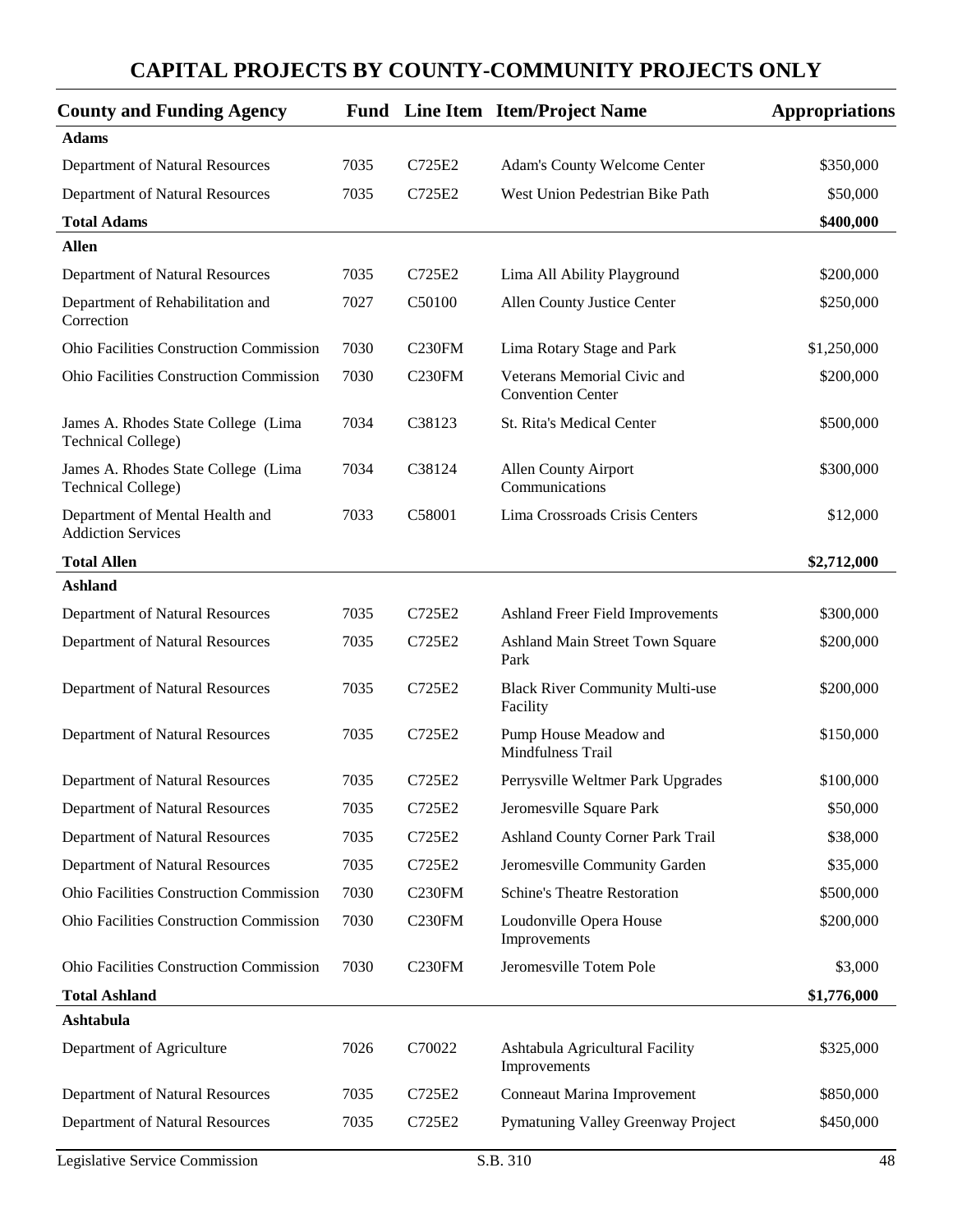| <b>County and Funding Agency</b>                             | Fund |                     | Line Item Item/Project Name                                                     | <b>Appropriations</b> |
|--------------------------------------------------------------|------|---------------------|---------------------------------------------------------------------------------|-----------------------|
| Department of Natural Resources                              | 7035 | C725E2              | Geneva Memorial Field<br>Improvements                                           | \$400,000             |
| Department of Natural Resources                              | 7035 | C725E2              | <b>Conneaut Township Park Project</b>                                           | \$250,000             |
| Department of Natural Resources                              | 7035 | C725E2              | Geneva-on-the-Lake Bike Trail                                                   | \$250,000             |
| Department of Natural Resources                              | 7035 | C725E2              | Red Brook Metropark Flagship Park                                               | \$200,000             |
| Department of Natural Resources                              | 7035 | C725E2              | <b>Rock Creek Connector Trail</b>                                               | \$100,000             |
| Department of Natural Resources                              | 7035 | C725E2              | Geneva-on-the-Lake Shoreline<br>Protection Project                              | \$75,000              |
| <b>Total Ashtabula</b>                                       |      |                     |                                                                                 | \$2,900,000           |
| <b>Athens</b>                                                |      |                     |                                                                                 |                       |
| <b>Ohio Facilities Construction Commission</b>               | 7030 | C <sub>230FM</sub>  | Ohio Valley Museum of Discovery                                                 | \$200,000             |
| <b>Ohio Facilities Construction Commission</b>               | 7030 | C <sub>230</sub> FM | Southeast Ohio History Center                                                   | \$75,000              |
| <b>Ohio Facilities Construction Commission</b>               | 7030 | C <sub>230FM</sub>  | <b>Village Productions Building</b><br>Renovations                              | \$50,000              |
| <b>Hocking College</b>                                       | 7034 | C36334              | Hocking Aquaculture Project                                                     | \$300,000             |
| <b>Total Athens</b>                                          |      |                     |                                                                                 | \$625,000             |
| <b>Auglaize</b>                                              |      |                     |                                                                                 |                       |
| Department of Natural Resources                              | 7035 | C725E2              | Auglaize Mercer Rec Complex                                                     | \$750,000             |
| Department of Natural Resources                              | 7035 | C725E2              | Wapakoneta Veterans Memorial<br>Park Splash Pad                                 | \$75,000              |
| Department of Natural Resources                              | 7035 | C725E2              | New Bremen STEM waterway                                                        | \$25,000              |
| Department of Natural Resources                              | 7035 | C725E2              | New Bremen StoryWalk                                                            | \$7,500               |
| <b>Ohio Facilities Construction Commission</b>               | 7030 | C <sub>230FM</sub>  | <b>Stained Glass Window Restoration</b><br>for the Wapakoneta Museum            | \$22,000              |
| <b>Total Auglaize</b>                                        |      |                     |                                                                                 | \$879,500             |
| <b>Belmont</b>                                               |      |                     |                                                                                 |                       |
| Department of Natural Resources                              | 7035 | C725E2              | Powhatan Boat Ramp                                                              | \$150,000             |
| Department of Natural Resources                              | 7035 | C725E2              | <b>Great Stone Viaduct</b>                                                      | \$100,000             |
| Ohio Facilities Construction Commission                      | 7030 | C <sub>230FM</sub>  | Carnes Center                                                                   | \$500,000             |
| Eastern Gateway Community College                            | 7034 | C38624              | <b>Barnesville Family Dental Center</b>                                         | \$50,000              |
| Department of Mental Health and<br><b>Addiction Services</b> | 7033 | C58001              | Ohio Veterans Drug and<br><b>Transcranial Magnetic Stimulation</b><br>Treatment | \$400,000             |
| <b>Total Belmont</b>                                         |      |                     |                                                                                 | \$1,200,000           |
| <b>Brown</b>                                                 |      |                     |                                                                                 |                       |
| Department of Agriculture                                    | 7026 | C70022              | <b>Brown County Fairgrounds Junior</b><br>Fair Covered Arena                    | \$350,000             |
| Department of Natural Resources                              | 7035 | C725E2              | <b>Ripley Freedom Landing Boat Dock</b>                                         | \$425,000             |
| <b>Ohio Facilities Construction Commission</b>               | 7030 | C <sub>230FM</sub>  | <b>Gaslight Theater</b>                                                         | \$50,000              |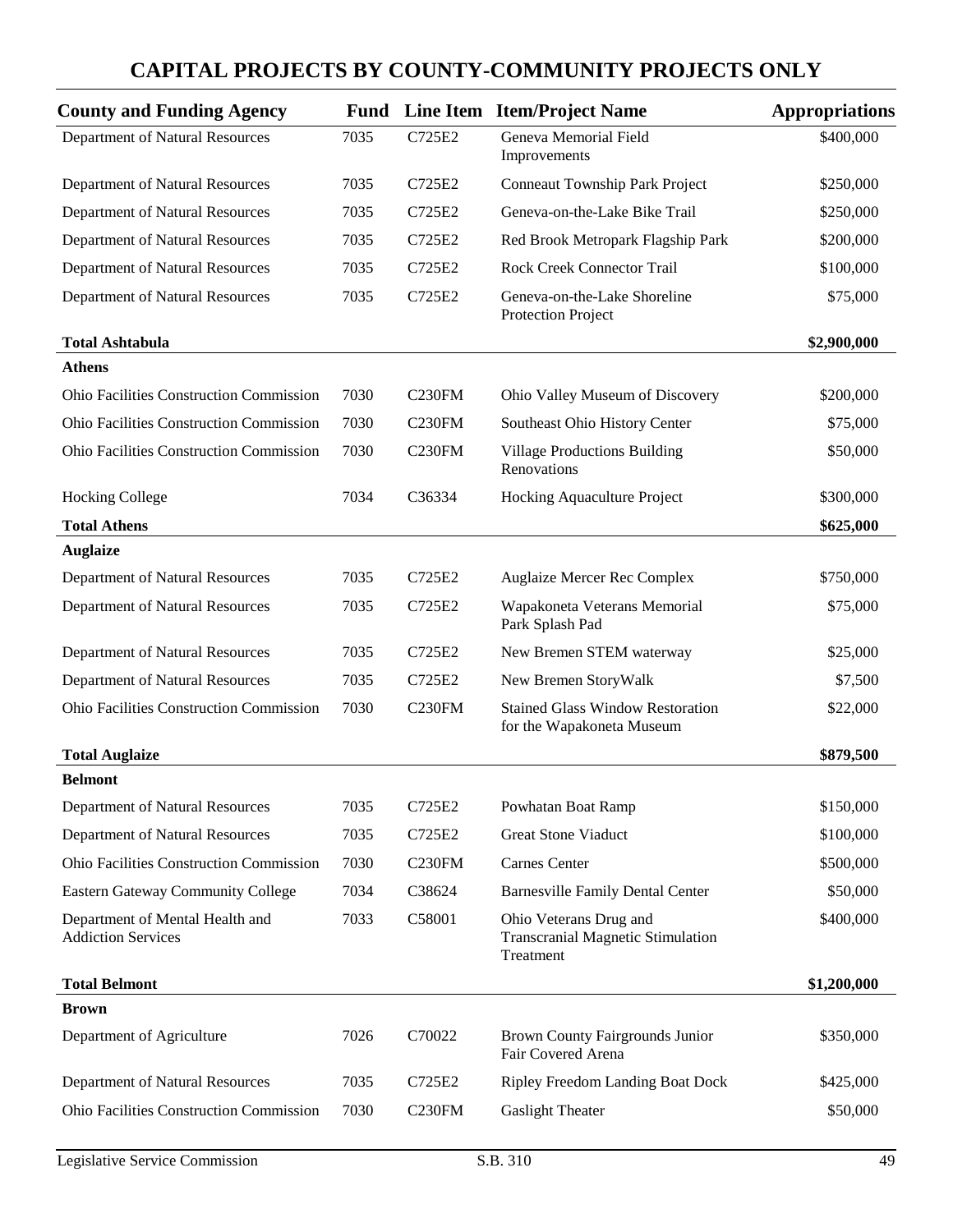| <b>County and Funding Agency</b>                             |      |                     | <b>Fund</b> Line Item Item/Project Name                  | <b>Appropriations</b> |
|--------------------------------------------------------------|------|---------------------|----------------------------------------------------------|-----------------------|
| <b>Total Brown</b>                                           |      |                     |                                                          | \$825,000             |
| <b>Butler</b>                                                |      |                     |                                                          |                       |
| Department of Natural Resources                              | 7035 | C725E2              | Hamilton Beltline Trail                                  | \$750,000             |
| Department of Natural Resources                              | 7035 | C725E2              | <b>Harbin Park Pavilion</b>                              | \$550,000             |
| Department of Natural Resources                              | 7035 | C725E2              | Forest Run Metro Park Timberman<br>Project               | \$400,000             |
| Department of Natural Resources                              | 7035 | C725E2              | Harbin Park Loop Trail                                   | \$150,000             |
| Department of Natural Resources                              | 7035 | C725E2              | Monroe Community Park Activity<br>Center                 | \$40,000              |
| <b>Ohio Facilities Construction Commission</b>               | 7030 | C <sub>230</sub> FM | Sorg Opera House                                         | \$50,000              |
| Miami University - Main                                      | 7034 | C28598              | Northwest Butler Creativity Hub<br>Corridor              | \$1,000,000           |
| <b>Total Butler</b>                                          |      |                     |                                                          | \$2,940,000           |
| <b>Carroll</b>                                               |      |                     |                                                          |                       |
| Department of Agriculture                                    | 7026 | C70022              | Carroll Agricultural Society Show<br>Barn                | \$150,000             |
| Department of Natural Resources                              | 7035 | C725E2              | Perry Township Community Rec.<br>Center                  | \$30,000              |
| <b>Total Carroll</b>                                         |      |                     |                                                          | \$180,000             |
| Champaign                                                    |      |                     |                                                          |                       |
| <b>Ohio Facilities Construction Commission</b>               | 7030 | C230FM              | Champaign County Historical<br>Museum                    | \$300,000             |
| <b>Total Champaign</b>                                       |      |                     |                                                          | \$300,000             |
| <b>Clark</b>                                                 |      |                     |                                                          |                       |
| <b>Ohio Facilities Construction Commission</b>               | 7030 | C230FM              | Springfield Museum of Art<br>Renovation                  | \$250,000             |
| <b>Clark State Community College</b>                         | 7034 | C38532              | <b>Clark State Performing Arts Center</b>                | \$1,100,000           |
| <b>Total Clark</b>                                           |      |                     |                                                          | \$1,350,000           |
| <b>Clermont</b>                                              |      |                     |                                                          |                       |
| Department of Agriculture                                    | 7026 | C70022              | <b>Clermont County Agricultural</b><br>Improvements      | \$200,000             |
| Department of Natural Resources                              | 7035 | C725E2              | <b>Moscow Riverfront Stabilization</b>                   | \$50,000              |
| Department of Natural Resources                              | 7035 | C725E2              | New Richmond Liberty Landing<br>Park                     | \$25,000              |
| Ohio Facilities Construction Commission                      | 7030 | <b>C230FM</b>       | <b>Grant Memorial Building Restoration</b>               | \$40,000              |
| Ohio Facilities Construction Commission                      | 7030 | <b>C230FM</b>       | William Lytle's Land Office at<br>Harmony Hill           | \$40,000              |
| University of Cincinnati - Main                              | 7034 | C266B9              | Jeff Wyler Boys and Girls Clubs of<br>Greater Cincinnati | \$50,000              |
| Department of Mental Health and<br><b>Addiction Services</b> | 7033 | C58001              | Child Focus Day Treatment Facility                       | \$50,000              |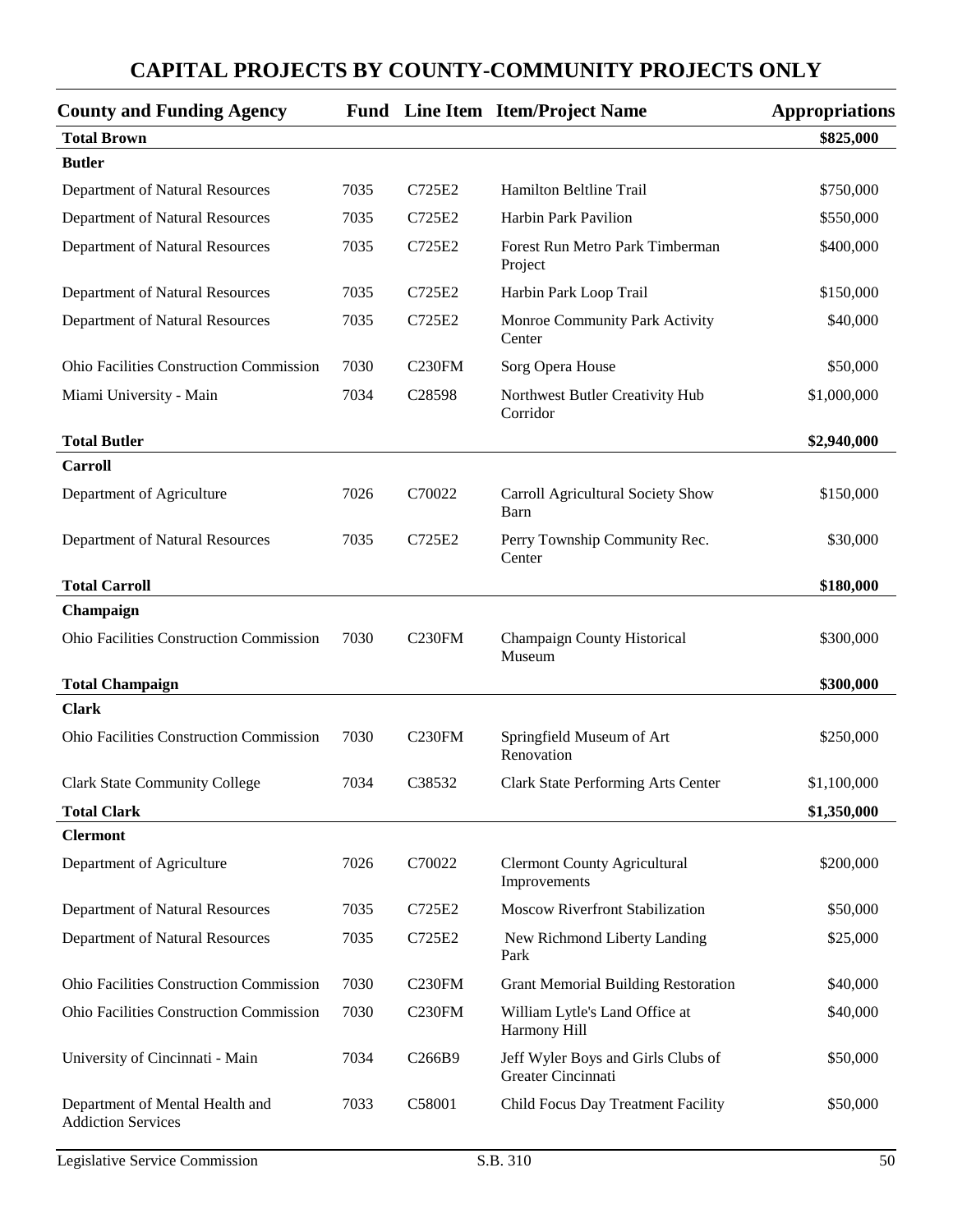| <b>County and Funding Agency</b>               |      |                    | <b>Fund</b> Line Item Item/Project Name                                           | <b>Appropriations</b> |
|------------------------------------------------|------|--------------------|-----------------------------------------------------------------------------------|-----------------------|
| <b>Total Clermont</b>                          |      |                    |                                                                                   | \$455,000             |
| <b>Clinton</b>                                 |      |                    |                                                                                   |                       |
| Department of Agriculture                      | 7026 | C70022             | <b>Clinton County Fairgrounds</b><br>Maintenance Facility and Security<br>Fencing | \$100,000             |
| Southern State Community College               | 7034 | C32227             | Wilmington Air Park Infrastructure<br><b>Improvement Project</b>                  | \$500,000             |
| <b>Total Clinton</b>                           |      |                    |                                                                                   | \$600,000             |
| Columbiana                                     |      |                    |                                                                                   |                       |
| Department of Agriculture                      | 7026 | C70022             | Columbiana Fairgrounds Restroom<br>and Shower Facilities                          | \$100,000             |
| Department of Natural Resources                | 7035 | C725E2             | East Lincoln Street Connector Project                                             | \$200,000             |
| Department of Natural Resources                | 7035 | C725E2             | Lisbon Greenway Bike Trail                                                        | \$100,000             |
| Department of Natural Resources                | 7035 | C725E2             | <b>Lisbon Park Walking Track</b>                                                  | \$75,000              |
| Department of Natural Resources                | 7035 | C725E2             | Wellsville Marina                                                                 | \$75,000              |
| Department of Natural Resources                | 7035 | C725E2             | Wooster Memorial Splash Pad Park                                                  | \$50,000              |
| Department of Natural Resources                | 7035 | C725E2             | <b>Headwaters Nature Trail</b>                                                    | \$45,000              |
| Department of Natural Resources                | 7035 | C725E2             | East Liverpool Park Improvements                                                  | \$25,000              |
| Department of Natural Resources                | 7035 | C725E2             | Veterans Park of Wellsville                                                       | \$25,000              |
| <b>Ohio Facilities Construction Commission</b> | 7030 | C <sub>230FM</sub> | <b>Wooster Amphitheater</b>                                                       | \$100,000             |
| Youngstown State University                    | 7034 | C34570             | Global Investment Hub                                                             | \$400,000             |
| <b>Total Columbiana</b>                        |      |                    |                                                                                   | \$1,195,000           |
| Coshocton                                      |      |                    |                                                                                   |                       |
| Department of Natural Resources                | 7035 | C725E2             | 3 Rivers Pennisula Project                                                        | \$150,000             |
| Central Ohio Technical College                 | 7034 | C36926             | Muskingum Valley Health Center                                                    | \$150,000             |
| <b>Total Coshocton</b>                         |      |                    |                                                                                   | \$300,000             |
| Crawford                                       |      |                    |                                                                                   |                       |
| Department of Agriculture                      | 7026 | C70022             | Crawford County Fair                                                              | \$300,000             |
| Department of Natural Resources                | 7035 | C725E2             | Galion Park Square Renovation                                                     | \$100,000             |
| Ohio Facilities Construction Commission        | 7030 | C <sub>230FM</sub> | <b>Crestline Historical Society</b>                                               | \$10,000              |
| <b>Total Crawford</b>                          |      |                    |                                                                                   | \$410,000             |
| Cuyahoga                                       |      |                    |                                                                                   |                       |
| Department of Natural Resources                | 7035 | C725E2             | The Foundry                                                                       | \$850,000             |
| Department of Natural Resources                | 7035 | C725E2             | Cleveland MetroParks Zoo                                                          | \$800,000             |
| Department of Natural Resources                | 7035 | C725E2             | Euclid Waterfront Improvement Plan<br>Phase II                                    | \$800,000             |
| Department of Natural Resources                | 7035 | C725E2             | Flats East Bank Phase 3                                                           | \$500,000             |
| Department of Natural Resources                | 7035 | C725E2             | Westlake Clague Park Playground<br>Renovation                                     | \$487,155             |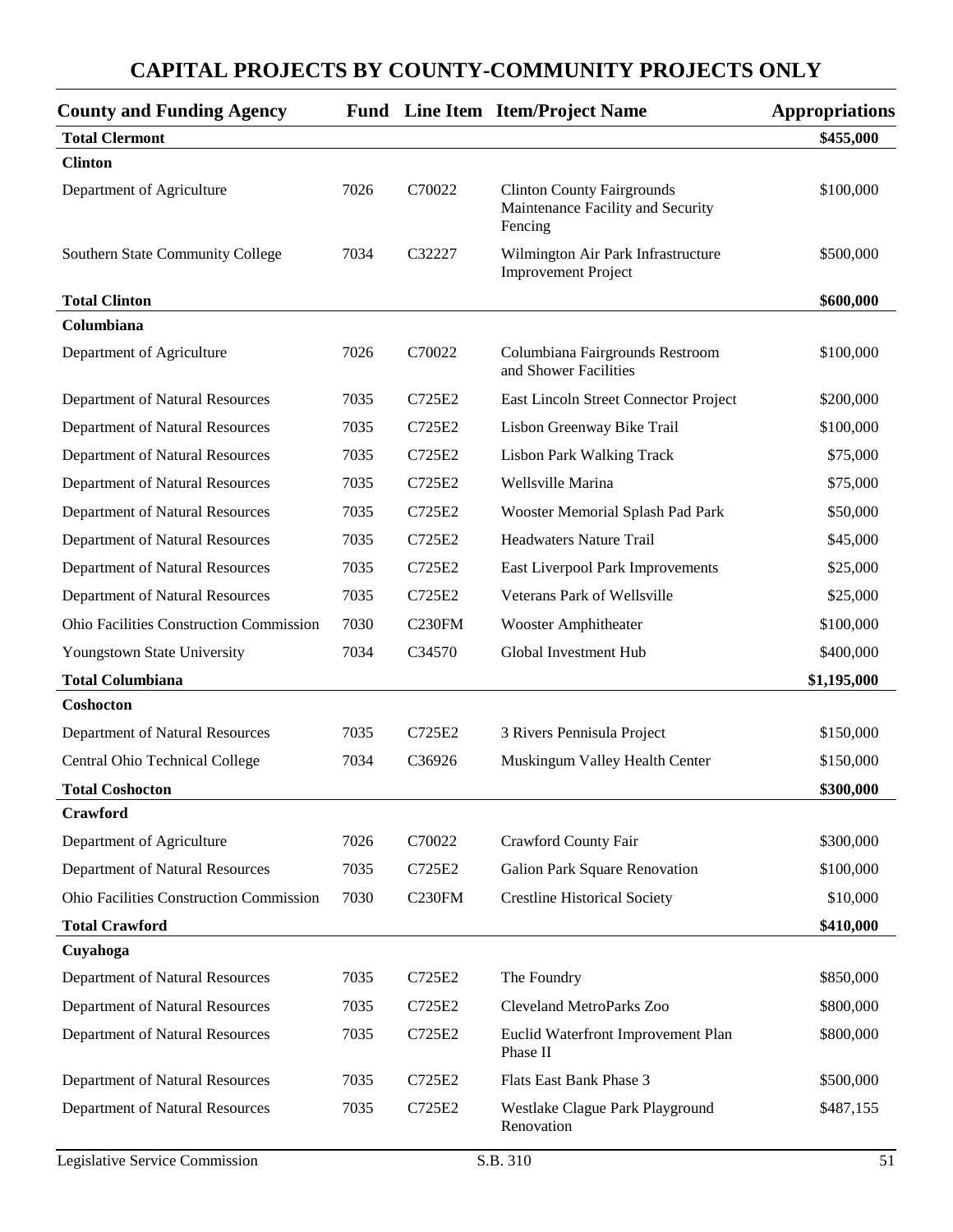| <b>County and Funding Agency</b>               |      |                    | <b>Fund</b> Line Item Item/Project Name                                    | <b>Appropriations</b> |
|------------------------------------------------|------|--------------------|----------------------------------------------------------------------------|-----------------------|
| Department of Natural Resources                | 7035 | C725E2             | Bradstreet's Landing Pier, Lakefront<br>Access and Resiliency Improvements | \$200,000             |
| Department of Natural Resources                | 7035 | C725E2             | Strongsville Ehrnfelt Center                                               | \$150,000             |
| Department of Natural Resources                | 7035 | C725E2             | City of Brooklyn Trail Project                                             | \$100,000             |
| Department of Natural Resources                | 7035 | C725E2             | Independence Civic Center<br>Renovations                                   | \$100,000             |
| Department of Natural Resources                | 7035 | C725E2             | Mayfield Village Civic Center<br>Upgrades                                  | \$100,000             |
| Department of Natural Resources                | 7035 | C725E2             | North Olmsted Clague Park<br>Improvements                                  | \$100,000             |
| Department of Natural Resources                | 7035 | C725E2             | Village of Chagrin Falls Riverside<br>Park Walking Path                    | \$100,000             |
| Department of Natural Resources                | 7035 | C725E2             | Brecksville Blossom Hill Baseball<br>Field Lighting                        | \$75,000              |
| Department of Natural Resources                | 7035 | C725E2             | <b>Olmsted Falls Playground</b><br>Enhancements                            | \$75,000              |
| Department of Natural Resources                | 7035 | C725E2             | <b>Olmsted Township Brentwood</b><br><b>Playground Development</b>         | \$75,000              |
| Department of Natural Resources                | 7035 | C725E2             | Seven Hills Calvin Park Concession<br>Project                              | \$75,000              |
| Department of Natural Resources                | 7035 | C725E2             | Village of Moreland Hills Forest<br><b>Ridge Park Improvements</b>         | \$75,000              |
| Department of Natural Resources                | 7035 | C725E2             | Bay Village Interurban Pedestrian<br><b>Bridge</b>                         | \$50,000              |
| Department of Natural Resources                | 7035 | C725E2             | Lebanese Cultural Garden                                                   | \$50,000              |
| Department of Natural Resources                | 7035 | C725E2             | Lyndhurst Inclusive and Accessible<br>Playground Project                   | \$50,000              |
| Department of Natural Resources                | 7035 | C725E2             | Middleburg Heights Public Park<br>Pavilions Project                        | \$50,000              |
| Department of Natural Resources                | 7035 | C725E2             | Thomas Lane Pocket Park Project                                            | \$46,740              |
| Department of Natural Resources                | 7035 | C725E2             | African American Cultural Gardens                                          | \$40,000              |
| Department of Natural Resources                | 7035 | C725E2             | <b>Bradley Park Playground</b>                                             | \$32,279              |
| Department of Natural Resources                | 7035 | C725E2             | Cleveland Cultural Gardens - Rusin<br>Garden                               | \$22,000              |
| Department of Youth Services                   | 7028 | C47029             | <b>Cleveland Rape Crisis Centers</b>                                       | \$250,000             |
| <b>Ohio Facilities Construction Commission</b> | 7030 | C <sub>230FM</sub> | Cleveland Museum of Natural<br>History: Investing in Science<br>Education  | \$2,250,000           |
| <b>Ohio Facilities Construction Commission</b> | 7030 | C <sub>230FM</sub> | Rock and Roll Hall of Fame and<br><b>Great Lakes Science Center</b>        | \$1,750,000           |
| <b>Ohio Facilities Construction Commission</b> | 7030 | <b>C230FM</b>      | Cleveland Museum of Art                                                    | \$750,000             |
| <b>Ohio Facilities Construction Commission</b> | 7030 | <b>C230FM</b>      | <b>Crawford Auto Aviation Museum</b>                                       | \$750,000             |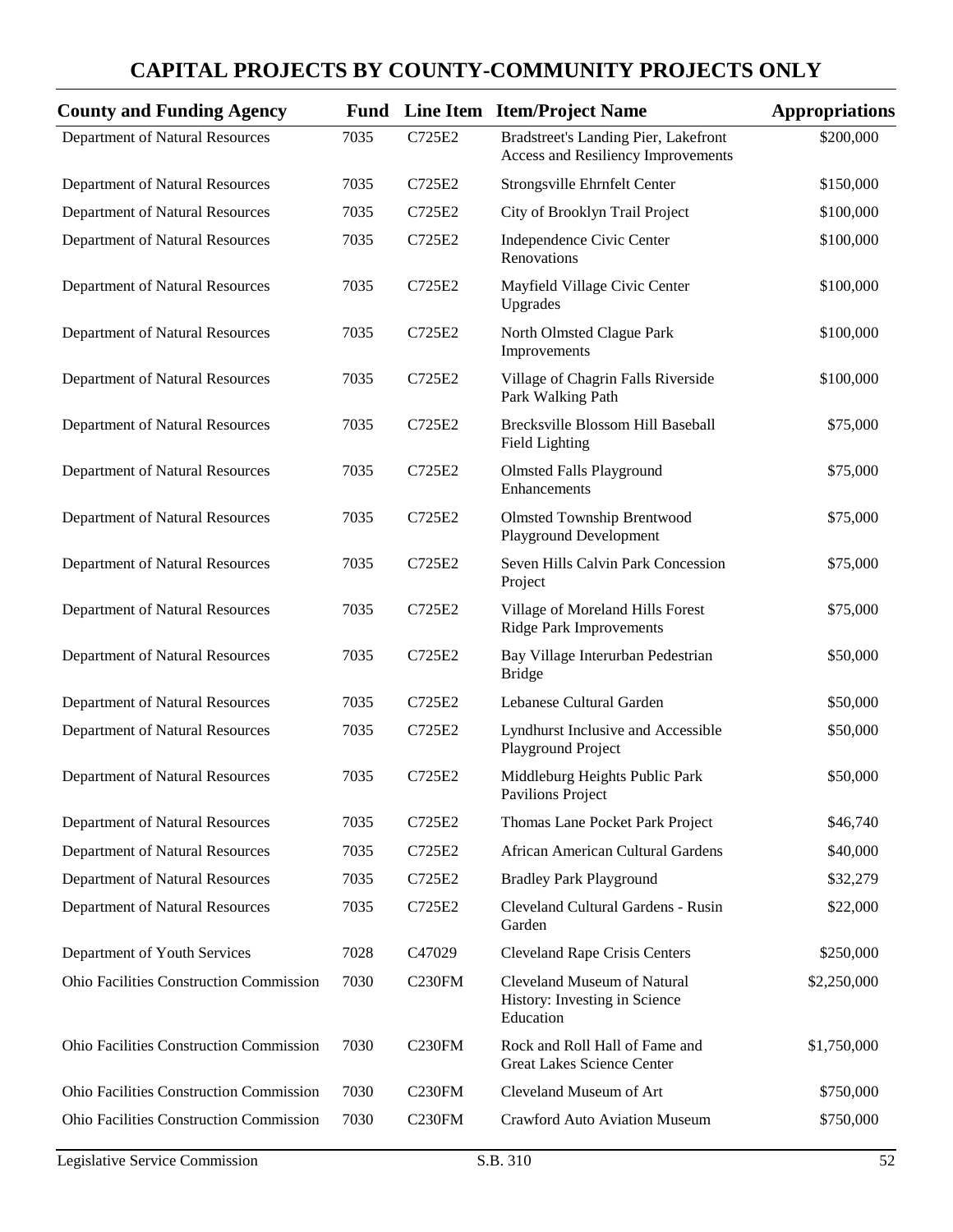| <b>County and Funding Agency</b>               |      |                    | <b>Fund</b> Line Item Item/Project Name                                                         | <b>Appropriations</b> |
|------------------------------------------------|------|--------------------|-------------------------------------------------------------------------------------------------|-----------------------|
| Ohio Facilities Construction Commission        | 7030 | C230FM             | <b>BAYarts</b>                                                                                  | \$500,000             |
| <b>Ohio Facilities Construction Commission</b> | 7030 | C <sub>230FM</sub> | Restoration of James A. Garfield<br>Memorial                                                    | \$500,000             |
| <b>Ohio Facilities Construction Commission</b> | 7030 | C230FM             | Lake Erie Nature and Science Center<br>Wildlife Gardens Education Project                       | \$450,000             |
| <b>Ohio Facilities Construction Commission</b> | 7030 | C230FM             | Creating Our Future-The Campaign<br>for Beck Center                                             | \$300,000             |
| <b>Ohio Facilities Construction Commission</b> | 7030 | C <sub>230FM</sub> | African American Museum                                                                         | \$150,000             |
| <b>Ohio Facilities Construction Commission</b> | 7030 | C <sub>230FM</sub> | FRONT: MidTown Arts Campus                                                                      | \$150,000             |
| <b>Ohio Facilities Construction Commission</b> | 7030 | C <sub>230FM</sub> | Karamu House Phase III                                                                          | \$150,000             |
| <b>Ohio Facilities Construction Commission</b> | 7030 | C <sub>230FM</sub> | <b>Broadview Heights Community</b><br>Amphitheater                                              | \$100,000             |
| <b>Ohio Facilities Construction Commission</b> | 7030 | C <sub>230FM</sub> | City of Brook Park Municipal<br>Campus Outdoor Amphitheater                                     | \$100,000             |
| <b>Ohio Facilities Construction Commission</b> | 7030 | C <sub>230FM</sub> | Maltz Museum of Jewish Heritage<br>Reimagine Project                                            | \$100,000             |
| <b>Ohio Facilities Construction Commission</b> | 7030 | C <sub>230FM</sub> | North Royalton Memorial Park<br>Amphitheater                                                    | \$100,000             |
| <b>Ohio Facilities Construction Commission</b> | 7030 | C230FM             | The Music Settlement Center for<br>Innovation, Education, and<br>Technology                     | \$100,000             |
| <b>Ohio Facilities Construction Commission</b> | 7030 | C <sub>230FM</sub> | <b>Chagrin Falls Historical Society</b><br>Campaign for the 1874 Italianate<br>House            | \$50,000              |
| <b>Ohio Facilities Construction Commission</b> | 7030 | C230FM             | Parma Heights Cultural and<br><b>Recreation Center Renovation Phase</b><br>II (Cassidy Theatre) | \$50,000              |
| <b>Cleveland State University</b>              | 7034 | C26088             | <b>UH Center for Advanced Pediatric</b><br><b>Surgery and Dentistry</b>                         | \$750,000             |
| <b>Cleveland State University</b>              | 7034 | C26089             | Metro Health Rehabilitation<br>Research Institute                                               | \$250,000             |
| <b>Cleveland State University</b>              | 7034 | C <sub>26090</sub> | Jennings Center Safe Movement<br>Equipment                                                      | \$250,000             |
| <b>Cleveland State University</b>              | 7034 | C <sub>26091</sub> | Tower City/City Block                                                                           | \$2,000,000           |
| Kent State University - Main                   | 7034 | C270L7             | Cleveland Institute of Music                                                                    | \$150,000             |
| Kent State University - Main                   | 7034 | C270M1             | Severance Hall                                                                                  | \$800,000             |
| Cuyahoga Community College                     | 7034 | C37861             | <b>Greater Cleveland Food Bank</b>                                                              | \$250,000             |
| Cuyahoga Community College                     | 7034 | C37862             | Cleveland Institute of Art Interactive<br>Media Lab                                             | \$150,000             |
| Cuyahoga Community College                     | 7034 | C37863             | Playhouse Square Connor Palace<br>Theatre Renovations and<br>Improvements                       | \$1,000,000           |
| Cuyahoga Community College                     | 7034 | C37864             | Solon Innovation Center                                                                         | \$150,000             |
| Legislative Service Commission                 |      |                    | S.B. 310                                                                                        | 53                    |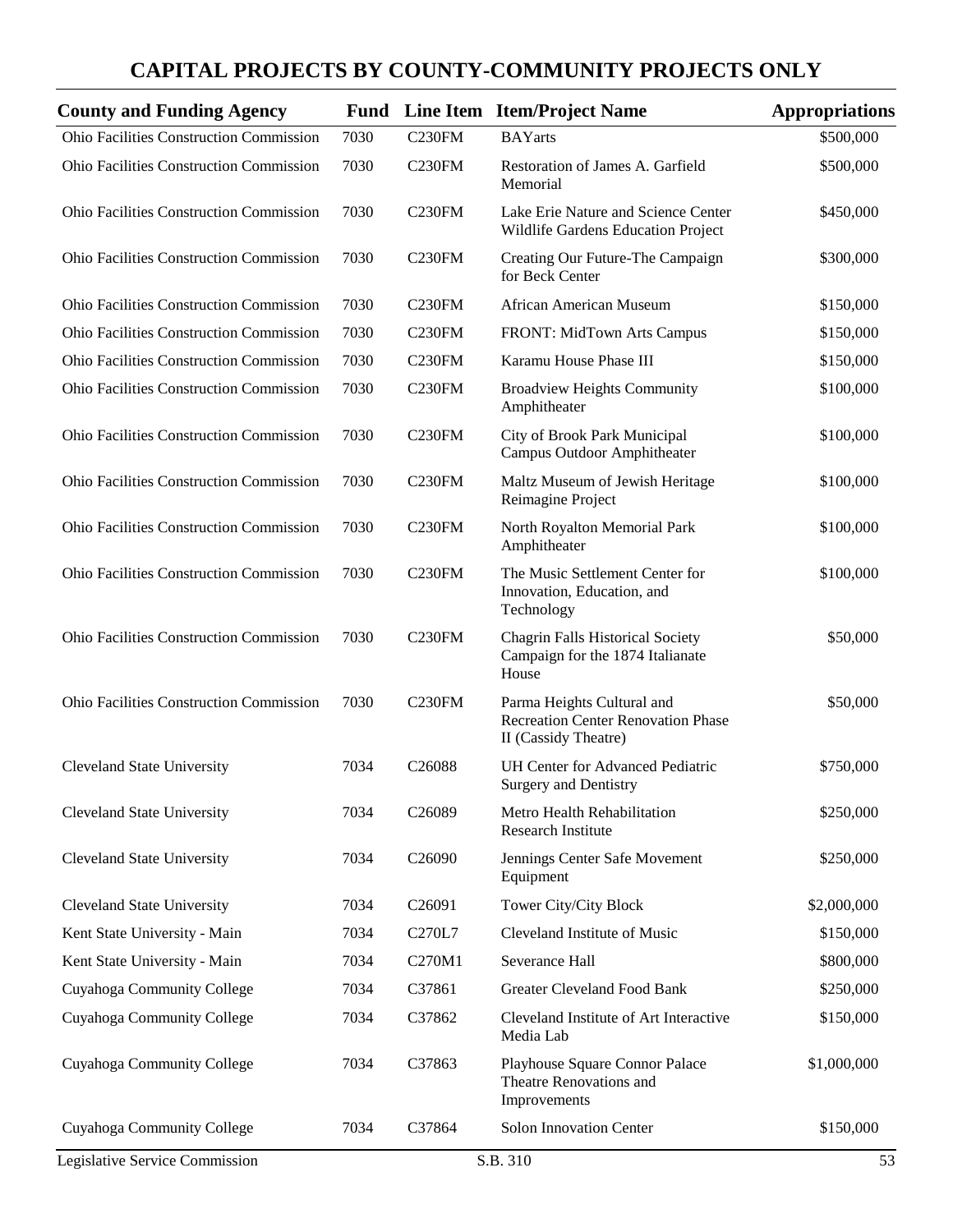| <b>County and Funding Agency</b>                             |      |                    | <b>Fund</b> Line Item Item/Project Name                                   | <b>Appropriations</b> |
|--------------------------------------------------------------|------|--------------------|---------------------------------------------------------------------------|-----------------------|
| Lorain County Community College                              | 7034 | C38329             | Sears think[box] Phase V                                                  | \$750,000             |
| Department of Mental Health and<br><b>Addiction Services</b> | 7033 | C58001             | Bellefaire JCB Pediatric Psychiatric<br>Hospital and Autism School        | \$1,000,000           |
| Department of Mental Health and<br><b>Addiction Services</b> | 7033 | C58001             | <b>Restoration of Mental Health</b><br>Diversion Center                   | \$1,000,000           |
| Department of Mental Health and<br><b>Addiction Services</b> | 7033 | C58001             | Stella Maris                                                              | \$500,000             |
| Department of Mental Health and<br><b>Addiction Services</b> | 7033 | C58001             | Providence House                                                          | \$400,000             |
| Department of Mental Health and<br><b>Addiction Services</b> | 7033 | C58001             | Applewood Center- Jones Home<br>Campus                                    | \$350,000             |
| Department of Mental Health and<br><b>Addiction Services</b> | 7033 | C58001             | City of Lakewood-Mental Health<br>and Addiction Services Support<br>Space | \$250,000             |
| Department of Mental Health and<br><b>Addiction Services</b> | 7033 | C58001             | Edna House                                                                | \$150,000             |
| Department of Mental Health and<br><b>Addiction Services</b> | 7033 | C58001             | Y-Haven                                                                   | \$150,000             |
| Department of Mental Health and<br><b>Addiction Services</b> | 7033 | C58001             | Women's Recovery Center                                                   | \$13,000              |
| <b>Total Cuyahoga</b>                                        |      |                    |                                                                           | \$23,866,174          |
| <b>Darke</b>                                                 |      |                    |                                                                           |                       |
| Department of Agriculture                                    | 7026 | C70022             | Darke County Swine and<br><b>Community Pavilion</b>                       | \$500,000             |
| Ohio Facilities Construction Commission                      | 7030 | <b>C230FM</b>      | Darke County Art Trail Initiative                                         | \$40,000              |
| <b>Total Darke</b>                                           |      |                    |                                                                           | \$540,000             |
| <b>Defiance</b>                                              |      |                    |                                                                           |                       |
| Department of Natural Resources                              | 7035 | C725E2             | Cooper Lodge, Camp Lakota                                                 | \$250,000             |
| Department of Natural Resources                              | 7035 | C725E2             | Bronson Park Multi-use Path                                               | \$150,000             |
| Department of Natural Resources                              | 7035 | C725E2             | Camp Libbey                                                               | \$100,000             |
| Department of Natural Resources                              | 7035 | C725E2             | AuGlaize Village Handi-capable<br>Hertiage Trail                          | \$20,000              |
| Ohio Facilities Construction Commission                      | 7030 | C <sub>230FM</sub> | Defiance Community Auditorium<br><b>Renovation Project</b>                | \$150,000             |
| Ohio Facilities Construction Commission                      | 7030 | C <sub>230FM</sub> | Hicksville Huber Opera House                                              | \$15,000              |
| <b>Total Defiance</b>                                        |      |                    |                                                                           | \$685,000             |
| <b>Delaware</b>                                              |      |                    |                                                                           |                       |
| Department of Agriculture                                    | 7026 | C70022             | Delaware County Fair Grandstands                                          | \$500,000             |
| Department of Natural Resources                              | 7035 | C725E2             | Sunbury Ohio to Erie trail Design<br>and Construction                     | \$450,000             |
| Department of Natural Resources                              | 7035 | C725E2             | Home Road Trail Extension                                                 | \$200,000             |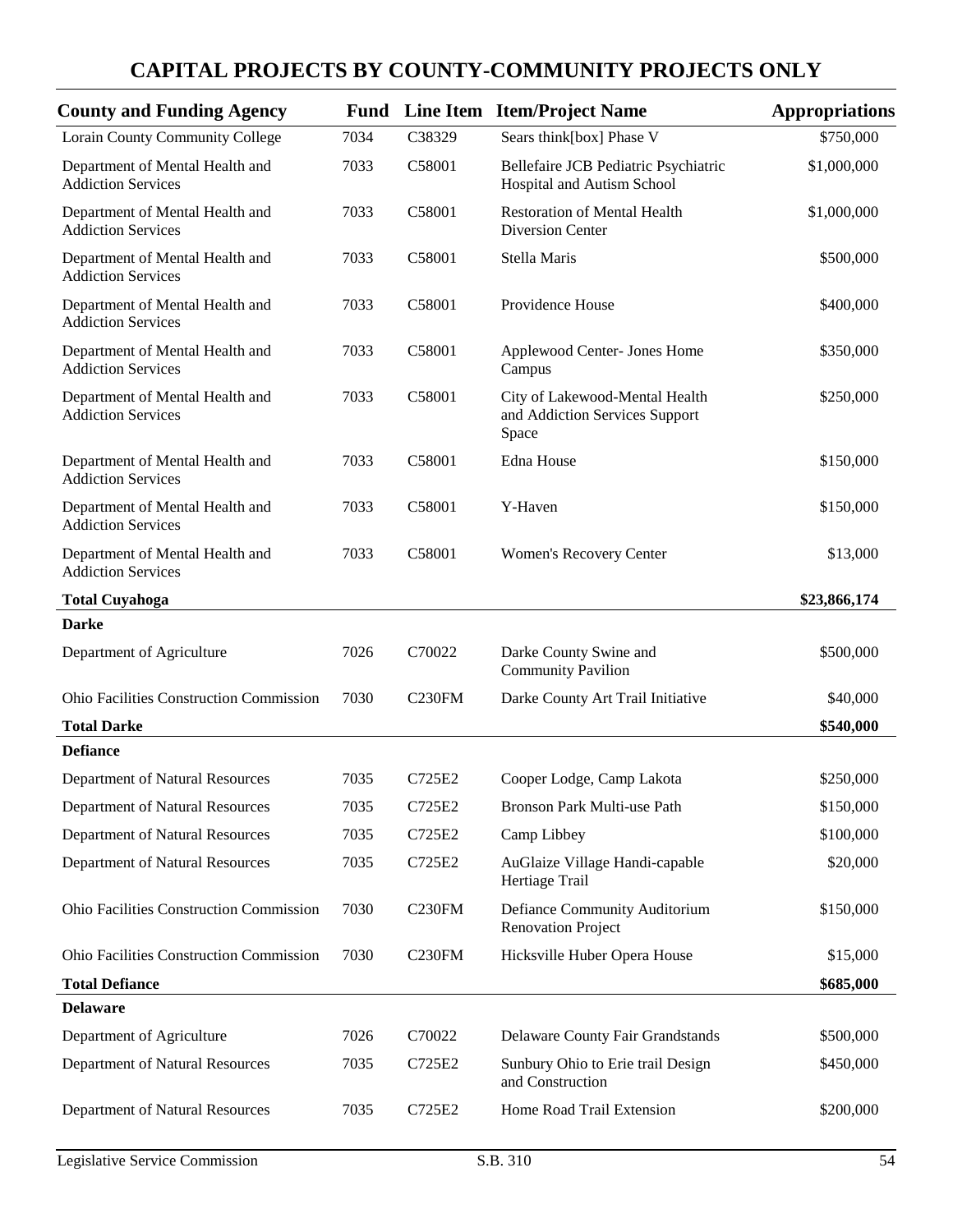| <b>County and Funding Agency</b>               |      |                    | <b>Fund</b> Line Item Item/Project Name                           | <b>Appropriations</b> |
|------------------------------------------------|------|--------------------|-------------------------------------------------------------------|-----------------------|
| <b>Department of Natural Resources</b>         | 7035 | C725E2             | Freeman Road Park Project                                         | \$115,000             |
| Department of Natural Resources                | 7035 | C725E2             | Central Avenue Pedestrian and Bike<br>Trail                       | \$100,000             |
| Department of Natural Resources                | 7035 | C725E2             | Concord Township Park<br>Redevelopment Plan                       | \$100,000             |
| <b>Ohio Facilities Construction Commission</b> | 7030 | C <sub>230FM</sub> | Barn at Stratford Roof Project                                    | \$300,000             |
| <b>Ohio Facilities Construction Commission</b> | 7030 | C <sub>230FM</sub> | Historic Township Hall Relocation<br>and Restoration              | \$180,000             |
| <b>Ohio Facilities Construction Commission</b> | 7030 | C <sub>230FM</sub> | Arts Castle Roof Skylight Project                                 | \$150,000             |
| <b>Ohio Facilities Construction Commission</b> | 7030 | C <sub>230FM</sub> | Muirfield Dr. Kinetic Arts Project                                | \$75,000              |
| <b>Total Delaware</b>                          |      |                    |                                                                   | \$2,170,000           |
| Erie                                           |      |                    |                                                                   |                       |
| Department of Natural Resources                | 7035 | C725E2             | Sandusky Bay Pathway/Landing Park                                 | \$750,000             |
| Department of Natural Resources                | 7035 | C725E2             | Vermillion Lakefront Revitalization                               | \$75,000              |
| Bowling Green State University - Main          | 7034 | C24069             | <b>BGSU Water Quality Research and</b><br><b>Education Center</b> | \$1,000,000           |
| <b>Total Erie</b>                              |      |                    |                                                                   | \$1,825,000           |
| Fairfield                                      |      |                    |                                                                   |                       |
| Department of Natural Resources                | 7035 | C725E2             | Millersport Canal Restoration -<br>Phase I                        | \$250,000             |
| Department of Natural Resources                | 7035 | C725E2             | <b>Buckeye Lake Dredge</b>                                        | \$200,000             |
| Department of Natural Resources                | 7035 | C725E2             | Lancaster All Abilities Playground                                | \$150,000             |
| Department of Natural Resources                | 7035 | C725E2             | Pickerington Soccer Association<br><b>Facility Improvements</b>   | \$150,000             |
| Department of Natural Resources                | 7035 | C725E2             | <b>Buckeye Lake Crystal Lagoon</b>                                | \$75,000              |
| Ohio Facilities Construction Commission        | 7030 | C230FM             | Ohio Glass Museum                                                 | \$40,000              |
| Ohio Facilities Construction Commission        | 7030 | C <sub>230FM</sub> | <b>Wendel Concert Stage</b>                                       | \$35,000              |
| <b>Total Fairfield</b>                         |      |                    |                                                                   | \$900,000             |
| <b>Fayette</b>                                 |      |                    |                                                                   |                       |
| Department of Rehabilitation and<br>Correction | 7027 | C50100             | <b>Fayette County Adult Detention</b><br>Center                   | \$65,000              |
| Ohio Facilities Construction Commission        | 7030 | C <sub>230FM</sub> | Washington Court House Auditorium                                 | \$325,000             |
| <b>Total Fayette</b>                           |      |                    |                                                                   | \$390,000             |
| Franklin                                       |      |                    |                                                                   |                       |
| <b>Adjutant General</b>                        | 7026 | C74556             | Rickenbacker Runway Upgrades                                      | \$611,000             |
| Department of Developmental Disabilities       | 7033 | C59074             | <b>Bridgeway Academy</b>                                          | \$1,000,000           |
| Department of Natural Resources                | 7035 | C725E2             | Galloway Sports Complex One Field<br>Project                      | \$1,500,000           |
| Department of Natural Resources                | 7035 | C725E2             | Columbus Zoo Consrvation<br><b>Education Renovations</b>          | \$1,000,000           |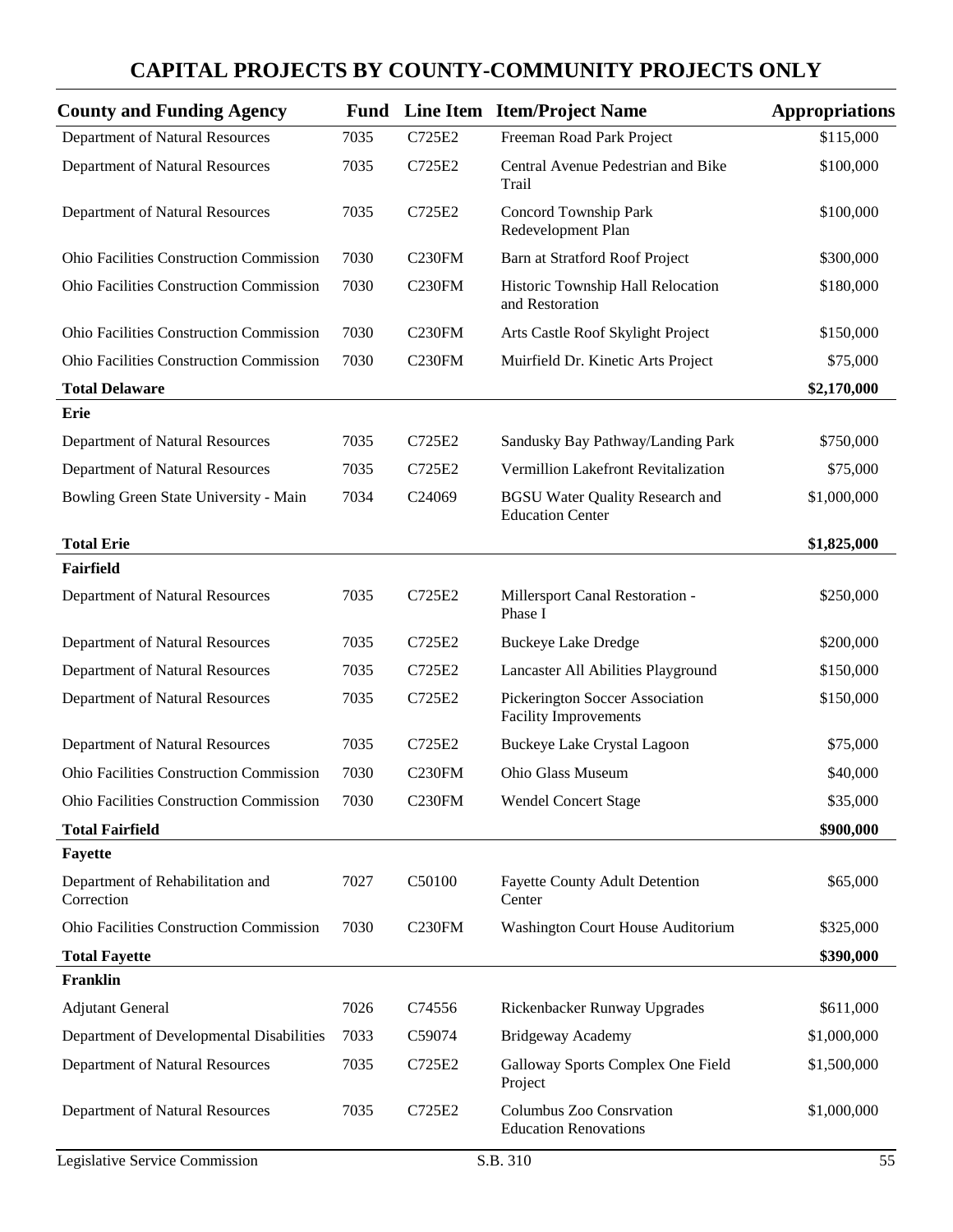| <b>County and Funding Agency</b>               |      |                    | <b>Fund</b> Line Item Item/Project Name                         | <b>Appropriations</b> |
|------------------------------------------------|------|--------------------|-----------------------------------------------------------------|-----------------------|
| Department of Natural Resources                | 7035 | C725E2             | Hudson Greenway Trail                                           | \$750,000             |
| Department of Natural Resources                | 7035 | C725E2             | Alum Creek and Olentangy Trail<br>Connector                     | \$500,000             |
| Department of Natural Resources                | 7035 | C725E2             | Thaddeus Kosciuszko Park                                        | \$400,000             |
| Department of Natural Resources                | 7035 | C725E2             | Worthington McCord Park<br>Renovations                          | \$400,000             |
| Department of Natural Resources                | 7035 | C725E2             | Lane Avenue Shared Use Path<br>Project                          | \$338,000             |
| Department of Natural Resources                | 7035 | C725E2             | Hayden Run Trail Extension                                      | \$300,000             |
| Department of Natural Resources                | 7035 | C725E2             | Grandview Yard Recreational Trail                               | \$150,000             |
| Department of Natural Resources                | 7035 | C725E2             | Lockbourne Magnolia Trail                                       | \$100,000             |
| Department of Natural Resources                | 7035 | C725E2             | Miracle Field Complex                                           | \$100,000             |
| Department of Natural Resources                | 7035 | C725E2             | <b>Whitehall Community Park</b><br>Revitalization               | \$100,000             |
| <b>Ohio Facilities Construction Commission</b> | 7030 | C <sub>230FM</sub> | <b>Ohio Theatre Restoration</b>                                 | \$1,250,000           |
| <b>Ohio Facilities Construction Commission</b> | 7030 | <b>C230FM</b>      | <b>Columbus Historical Society Engine</b><br>House #6           | \$500,000             |
| <b>Ohio Facilities Construction Commission</b> | 7030 | <b>C230FM</b>      | Norwich Township Veterans<br><b>Memorial Relocation Project</b> | \$300,000             |
| <b>Ohio Facilities Construction Commission</b> | 7030 | <b>C230FM</b>      | O.P. Chaney/Historic Mill                                       | \$250,000             |
| Ohio Facilities Construction Commission        | 7030 | C <sub>230FM</sub> | Columbus Museum of Art<br><b>Accessibility Upgrades</b>         | \$225,000             |
| <b>Ohio Facilities Construction Commission</b> | 7030 | <b>C230FM</b>      | Grove City Historical Society<br>Renovations                    | \$200,000             |
| Ohio Facilities Construction Commission        | 7030 | C <sub>230FM</sub> | Grove City Outdoor Cultural Arts<br>Performance Facility        | \$200,000             |
| <b>Ohio Facilities Construction Commission</b> | 7030 | C <sub>230FM</sub> | <b>Jeffrey Mansion</b>                                          | \$100,000             |
| Ohio Facilities Construction Commission        | 7030 | <b>C230FM</b>      | Minerva Park Amphitheater<br>Restoration                        | \$100,000             |
| <b>Ohio Facilities Construction Commission</b> | 7030 | <b>C230FM</b>      | Rickenbacker Woods Museum                                       | \$100,000             |
| The Ohio State University - Main               | 7034 | <b>C315HS</b>      | Charitable Pharmacy and Market                                  | \$50,000              |
| The Ohio State University - Main               | 7034 | C315HT             | Farm on the Hilltop                                             | \$1,000,000           |
| The Ohio State University - Main               | 7034 | C315HU             | Ohio Manufacturing and Innovation<br>Center                     | \$500,000             |
| The Ohio State University - Main               | 7034 | C315HV             | <b>PAST</b> Innovation Lab                                      | \$300,000             |
| The Ohio State University - Main               | 7034 | C315HW             | Columbus Speech and Hearing Care<br>Facility                    | \$300,000             |
| The Ohio State University - Main               | 7034 | <b>C315HX</b>      | East Side Dental Clinic                                         | \$500,000             |
| <b>Columbus State Community College</b>        | 7034 | C38445             | Rickenbacker Area Mobility Center                               | \$1,000,000           |
| <b>Columbus State Community College</b>        | 7034 | C38446             | Center for Creative Career<br>Development                       | \$350,000             |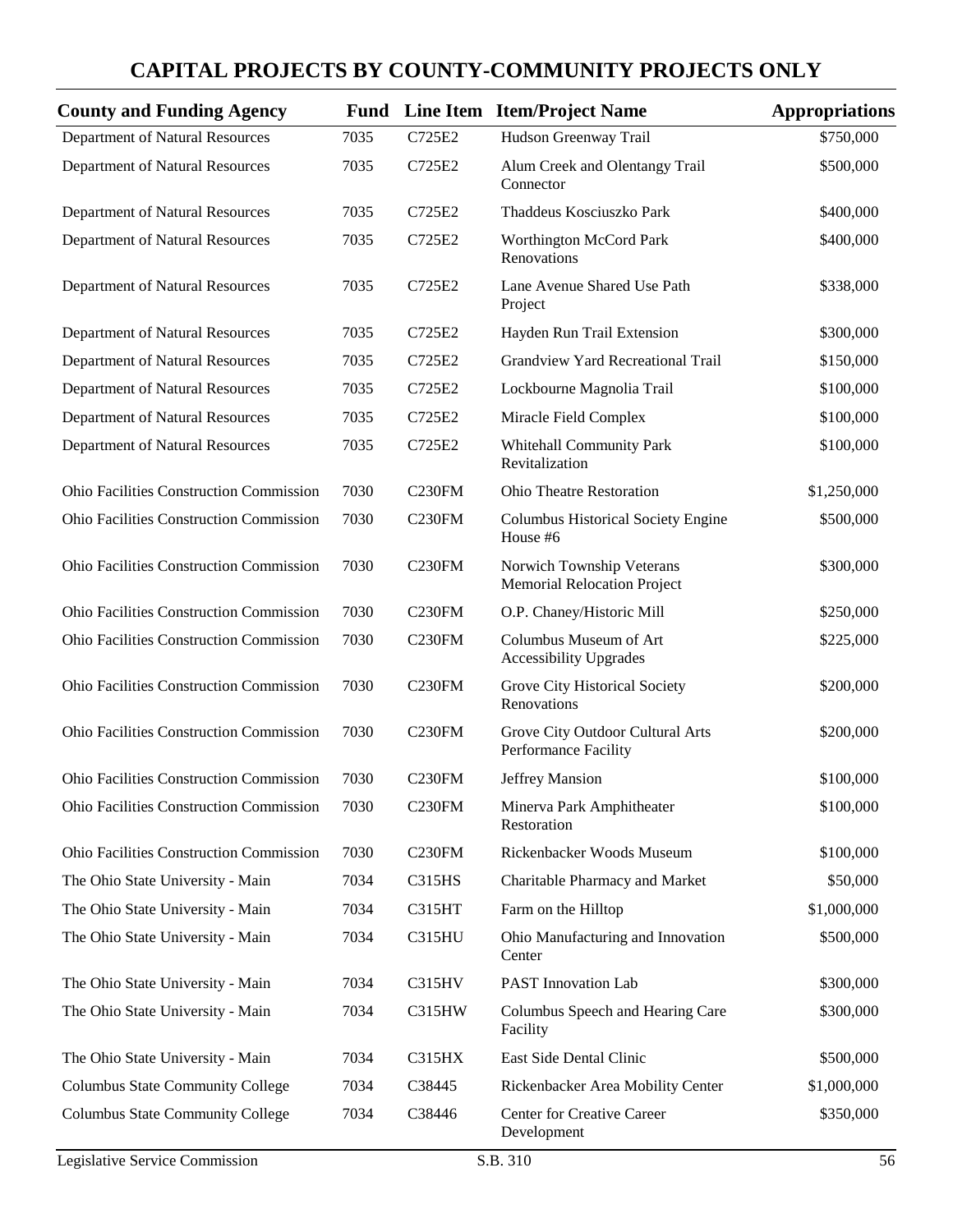| <b>County and Funding Agency</b>                             |      |                    | <b>Fund</b> Line Item Item/Project Name                                                 | <b>Appropriations</b> |
|--------------------------------------------------------------|------|--------------------|-----------------------------------------------------------------------------------------|-----------------------|
| <b>Columbus State Community College</b>                      | 7034 | C38447             | <b>Workforce Development Training</b><br>Center                                         | \$300,000             |
| <b>Columbus State Community College</b>                      | 7034 | C38448             | The Point                                                                               | \$250,000             |
| <b>Columbus State Community College</b>                      | 7034 | C38449             | Gravity Project Phase 2                                                                 | \$500,000             |
| <b>Columbus State Community College</b>                      | 7034 | C38450             | Jewish Family Services Technology<br>Hub for Workforce Advancement                      | \$125,000             |
| Department of Mental Health and<br><b>Addiction Services</b> | 7033 | C58001             | Comprehensive Addiction Center                                                          | \$4,500,000           |
| Department of Mental Health and<br><b>Addiction Services</b> | 7033 | C58001             | <b>Faith Mission Shelter Renovations</b>                                                | \$400,000             |
| Department of Mental Health and<br><b>Addiction Services</b> | 7033 | C58001             | Lighthouse Behavioral Health<br><b>Solutions Outpatient Behavioral</b><br>Health Clinic | \$50,000              |
| Department of Mental Health and<br><b>Addiction Services</b> | 7033 | C58001             | Sanctuary on Sullivant                                                                  | \$50,000              |
| <b>Total Franklin</b>                                        |      |                    |                                                                                         | \$20,649,000          |
| <b>Fulton</b>                                                |      |                    |                                                                                         |                       |
| Department of Natural Resources                              | 7035 | C725E2             | <b>Swanton Railroad Park</b>                                                            | \$150,000             |
| Department of Natural Resources                              | 7035 | C725E2             | <b>Fayette Normal Memorial Park</b><br><b>Community Splash Pad</b>                      | \$50,000              |
| Department of Natural Resources                              | 7035 | C725E2             | <b>Lyons Community Park</b><br>Improvements                                             | \$20,000              |
| Ohio Facilities Construction Commission                      | 7030 | <b>C230FM</b>      | Fayette Opera House Roof<br>Replacement                                                 | \$100,000             |
| <b>Total Fulton</b>                                          |      |                    |                                                                                         | \$320,000             |
| <b>Gallia</b>                                                |      |                    |                                                                                         |                       |
| Department of Natural Resources                              | 7035 | C725E2             | <b>Gallipolis City Pool</b>                                                             | \$40,000              |
| Ohio Facilities Construction Commission                      | 7030 | C <sub>230FM</sub> | Ariel Opera House Energy<br><b>Efficiency and Safety Updates</b>                        | \$400,000             |
| Ohio Facilities Construction Commission                      | 7030 | <b>C230FM</b>      | Gallipolis Railroad Freight Station<br>Museum                                           | \$75,000              |
| <b>Total Gallia</b>                                          |      |                    |                                                                                         | \$515,000             |
| Geauga                                                       |      |                    |                                                                                         |                       |
| Department of Natural Resources                              | 7035 | C725E2             | <b>Chardon Living Memorial Park</b><br>Improvements                                     | \$50,000              |
| <b>Total Geauga</b>                                          |      |                    |                                                                                         | \$50,000              |
| Greene                                                       |      |                    |                                                                                         |                       |
| Department of Natural Resources                              | 7035 | C725E2             | Wright Patterson AFB Main Gate<br>Park Land Acquisition                                 | \$350,000             |
| Department of Natural Resources                              | 7035 | C725E2             | Hobson Freedom Park                                                                     | \$95,000              |
| Department of Natural Resources                              | 7035 | C725E2             | Karohl Park CXT Restrooms                                                               | \$95,000              |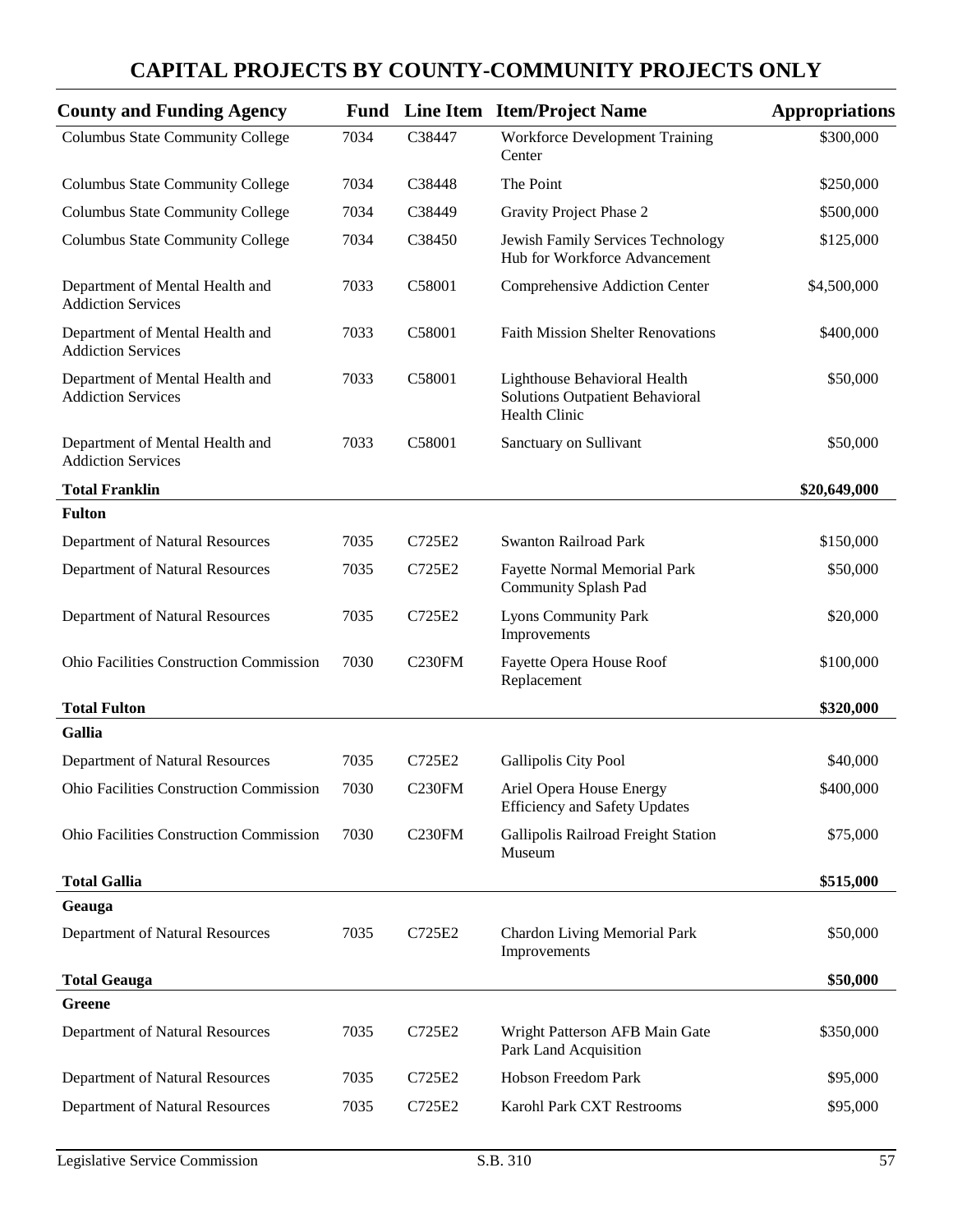#### **County and Funding Agency Fund Line Item Item/Project Name Appropriations** Ohio Facilities Construction Commission 7030 C230FM Athletes in Action Chapel \$250,000 **Total Greene \$790,000 Guernsey** Department of Natural Resources 7035 C725E2 The Wilds Overlook Café \$500,000 Department of Natural Resources 7035 C725E2 The Wilds RV Park \$500,000 Department of Natural Resources 7035 C725E2 Antrim Community Center \$150,000 **Total Guernsey \$1,150,000 Hamilton** Department of Administrative Services 7026 C10034 Aronoff Center Systems Replacements and Upgrades \$375,000 Department of Developmental Disabilities 7033 C59075 Easterseals Production and Fulfillment Center \$200,000 Department of Developmental Disabilities 7033 C59076 Forever Home \$350,000 Department of Natural Resources 7035 C725E2 Smale Riverfront Park \$1,700,000 Department of Natural Resources 7035 C725E2 Cincinnati Court Street Plaza \$1,500,000 Department of Natural Resources 7035 C725E2 More Home to Roam \$1,500,000 Department of Natural Resources 7035 C725E2 Montgomery Quarter – Keystone Park \$750,000 Department of Natural Resources 7035 C725E2 Megaland Replacement Project \$500,000 Department of Natural Resources 7035 C725E2 Little Miami River Access at Bass Island \$300,000 Department of Natural Resources 7035 C725E2 Wasson Way Uptown Connector Trail \$250,000 Department of Natural Resources 7035 C725E2 McDonald Commons Master Plan \$215,000 Department of Natural Resources 7035 C725E2 Kuliga Park Improvement Project Phase I \$200,000 Department of Natural Resources 7035 C725E2 Mayerson JCC Improvements \$200,000 Department of Natural Resources 7035 C725E2 Crescent Park Regional Universal Play Area \$150,000 Department of Natural Resources 7035 C725E2 Delhi Township Neighborhood Playground Area \$150,000 Department of Natural Resources 7035 C725E2 Findlay Playground/Grant Park/Overthe-Rhine Recreation Center \$150,000 Department of Natural Resources 7035 C725E2 Gorman Park Redevelopment Project \$150,000 Department of Natural Resources 7035 C725E2 Columbia Twp. Wooster Pike Bike Trail \$100,000 Department of Natural Resources 7035 C725E2 Forest Park Central Park Improvements \$100,000 Department of Natural Resources 7035 C725E2 Harvest Home Park Lodge 21st Century Improvements \$100,000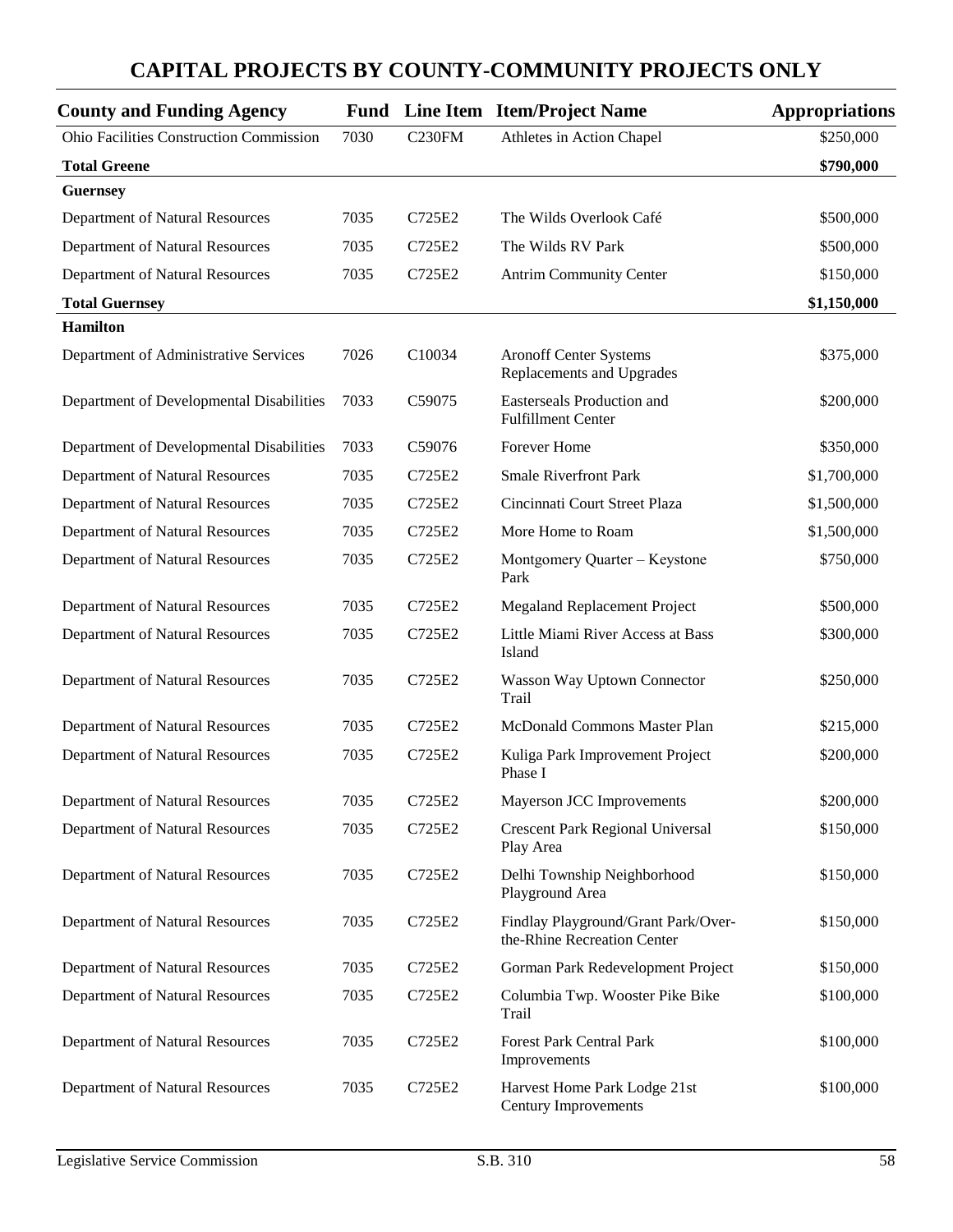| <b>County and Funding Agency</b>                             |      |                     | <b>Fund</b> Line Item Item/Project Name                                       | <b>Appropriations</b> |
|--------------------------------------------------------------|------|---------------------|-------------------------------------------------------------------------------|-----------------------|
| Department of Natural Resources                              | 7035 | C725E2              | <b>Stanbery Park Shelter</b>                                                  | \$80,000              |
| Department of Natural Resources                              | 7035 | C725E2              | <b>Bramble Recreation Area Nature</b><br>Playscape                            | \$75,000              |
| Department of Natural Resources                              | 7035 | C725E2              | <b>Revitalization of Short Park</b>                                           | \$50,000              |
| Department of Natural Resources                              | 7035 | C725E2              | <b>Silverton Town Commons</b>                                                 | \$50,000              |
| Department of Natural Resources                              | 7035 | C725E2              | <b>Uptown Ecological Corridor</b>                                             | \$50,000              |
| Department of Natural Resources                              | 7035 | C725E2              | <b>Ault Park Improvements</b>                                                 | \$46,000              |
| Ohio Facilities Construction Commission                      | 7030 | C230FM              | FC Cincinnati                                                                 | \$16,000,000          |
| Ohio Facilities Construction Commission                      | 7030 | <b>C230FM</b>       | Cincinnati Art Museum Master Plan                                             | \$1,400,000           |
| Ohio Facilities Construction Commission                      | 7030 | C <sub>230FM</sub>  | <b>West End Community Parking</b><br>Garage                                   | \$1,250,000           |
| Ohio Facilities Construction Commission                      | 7030 | C <sub>230</sub> FM | <b>Baum-Taft House</b>                                                        | \$1,000,000           |
| <b>Ohio Facilities Construction Commission</b>               | 7030 | C230FM              | Cincinnati Ballet Center                                                      | \$1,000,000           |
| Ohio Facilities Construction Commission                      | 7030 | C <sub>230FM</sub>  | Directing the Future: A New Stage<br>for Cincinnati's National Theatre        | \$1,000,000           |
| Ohio Facilities Construction Commission                      | 7030 | C230FM              | Advancing Learning about Ohio in<br>the Restored Cincinnati Union<br>Terminal | \$750,000             |
| Ohio Facilities Construction Commission                      | 7030 | C230FM              | <b>Contemporary Arts Center Creativity</b><br>Center                          | \$500,000             |
| Ohio Facilities Construction Commission                      | 7030 | C <sub>230FM</sub>  | Cincinnati Opera House                                                        | \$400,000             |
| Ohio Facilities Construction Commission                      | 7030 | <b>C230FM</b>       | Carenegie Center Historical<br>Restorations                                   | \$150,000             |
| Ohio Facilities Construction Commission                      | 7030 | C <sub>230FM</sub>  | Invisible Gallery                                                             | \$150,000             |
| Ohio Facilities Construction Commission                      | 7030 | <b>C230FM</b>       | <b>Madison Place Fire House</b><br>Renovation                                 | \$150,000             |
| Ohio Facilities Construction Commission                      | 7030 | C <sub>230</sub> FM | Covedale Center - Phase 6<br>Renovations                                      | \$100,000             |
| Ohio Facilities Construction Commission                      | 7030 | C <sub>230FM</sub>  | Evendale Cultural Arts Center ADA<br>Compliance                               | \$100,000             |
| Ohio Facilities Construction Commission                      | 7030 | C <sub>230FM</sub>  | Indian Hills The Little Red School<br>House                                   | \$25,000              |
| University of Cincinnati - Main                              | 7034 | C266C1              | University of Cincinnati Hillel                                               | \$75,000              |
| Cincinnati State Technical and<br><b>Community College</b>   | 7034 | C36144              | The Building Blocks of History                                                | \$25,000              |
| Department of Mental Health and<br><b>Addiction Services</b> | 7033 | C58001              | <b>Sheakley Day Treatment</b>                                                 | \$934,000             |
| Department of Mental Health and<br><b>Addiction Services</b> | 7033 | C58001              | One Step Closer to Home                                                       | \$650,000             |
| Department of Mental Health and<br><b>Addiction Services</b> | 7033 | C58001              | New Beginnings Community-Based<br><b>Residential Treatment</b>                | \$350,000             |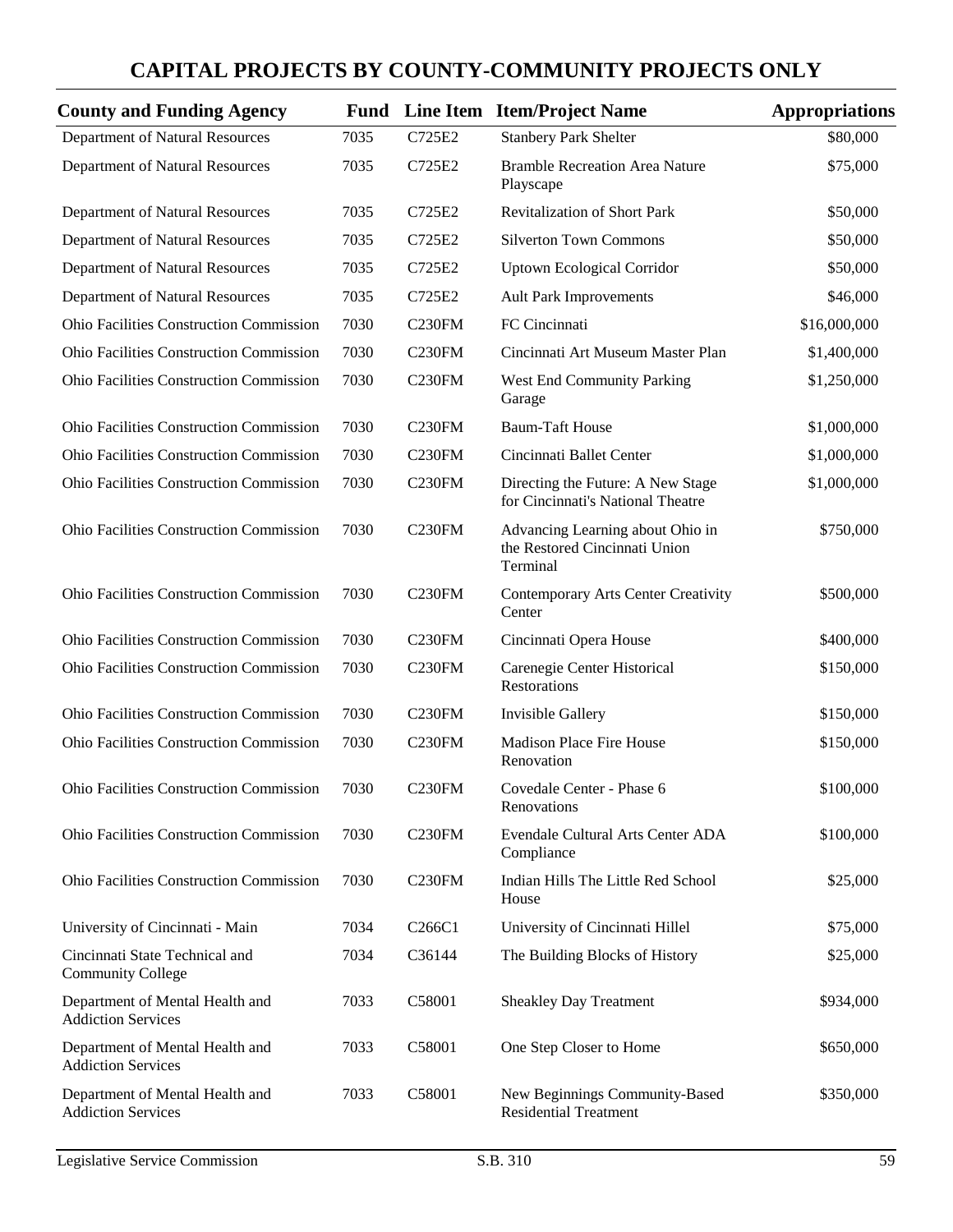| <b>County and Funding Agency</b>                             |      |                    | <b>Fund</b> Line Item Item/Project Name                                           | <b>Appropriations</b> |
|--------------------------------------------------------------|------|--------------------|-----------------------------------------------------------------------------------|-----------------------|
| Department of Mental Health and<br><b>Addiction Services</b> | 7033 | C58001             | Seven Hills Trauma Recovery Center                                                | \$105,000             |
| Department of Mental Health and<br><b>Addiction Services</b> | 7033 | C58001             | <b>Family Unity Center</b>                                                        | \$100,000             |
| Department of Mental Health and<br><b>Addiction Services</b> | 7033 | C58001             | The Glenway Outpatient Treatment<br>Center - Phase 3 (Final)                      | \$50,000              |
| Department of Mental Health and<br><b>Addiction Services</b> | 7033 | C58001             | The Commons at Springfield                                                        | \$25,000              |
| <b>Total Hamilton</b>                                        |      |                    |                                                                                   | \$35,580,000          |
| <b>Hancock</b>                                               |      |                    |                                                                                   |                       |
| <b>Owens Community College</b>                               | 7034 | C38840             | <b>Findlay Family YMCA</b>                                                        | \$400,000             |
| <b>Owens Community College</b>                               | 7034 | C38841             | 50 North Expansion                                                                | \$500,000             |
| <b>Total Hancock</b>                                         |      |                    |                                                                                   | \$900,000             |
| Hardin                                                       |      |                    |                                                                                   |                       |
| Department of Developmental Disabilities                     | 7033 | C59070             | Hardin County YMCA Renovations                                                    | \$164,000             |
| Department of Natural Resources                              | 7035 | C725E2             | Kenton Memorial Park Golf Course<br><b>Recreation Center</b>                      | \$200,000             |
| Department of Natural Resources                              | 7035 | C725E2             | Kenton Municipal Pool<br>Improvements                                             | \$20,000              |
| Department of Natural Resources                              | 7035 | C725E2             | Alger Park Ballfield Backstop                                                     | \$12,000              |
| <b>Ohio Facilities Construction Commission</b>               | 7030 | C <sub>230FM</sub> | <b>Burnison Barn</b>                                                              | \$64,000              |
| <b>Total Hardin</b>                                          |      |                    |                                                                                   | \$460,000             |
| <b>Harrison</b>                                              |      |                    |                                                                                   |                       |
| Ohio Facilities Construction Commission                      | 7030 | C230FM             | Sally Buffalo Park Outdoor Stage                                                  | \$140,000             |
| <b>Belmont Technical College</b>                             | 7034 | C36810             | Handicap Parking and Parking<br><b>Improvement for Barr Community</b><br>Building | \$125,000             |
| <b>Total Harrison</b>                                        |      |                    |                                                                                   | \$265,000             |
| <b>Henry</b>                                                 |      |                    |                                                                                   |                       |
| Department of Natural Resources                              | 7035 | C725E2             | Pirate Park Improvements                                                          | \$21,000              |
| Northwest State Community College                            | 7034 | C38222             | <b>Cyber Disaster Recovery Site</b>                                               | \$100,000             |
| <b>Total Henry</b>                                           |      |                    |                                                                                   | \$121,000             |
| Highland                                                     |      |                    |                                                                                   |                       |
| Department of Agriculture                                    | 7026 | C70022             | <b>Highland County Agricultural</b><br>Society Livestock Facility                 | \$275,000             |
| Department of Natural Resources                              | 7035 | C725E2             | Clay Twp. Park Pavilion and<br>Playground Improvements                            | \$250,000             |
| Department of Natural Resources                              | 7035 | C725E2             | Moberly Branch Connector Trail                                                    | \$150,000             |
| Department of Natural Resources                              | 7035 | C725E2             | Mitchell Park Trail Connector                                                     | \$100,000             |
| Ohio Facilities Construction Commission                      | 7030 | C <sub>230FM</sub> | Greenfield Historical Society<br><b>Restoration Project</b>                       | \$150,000             |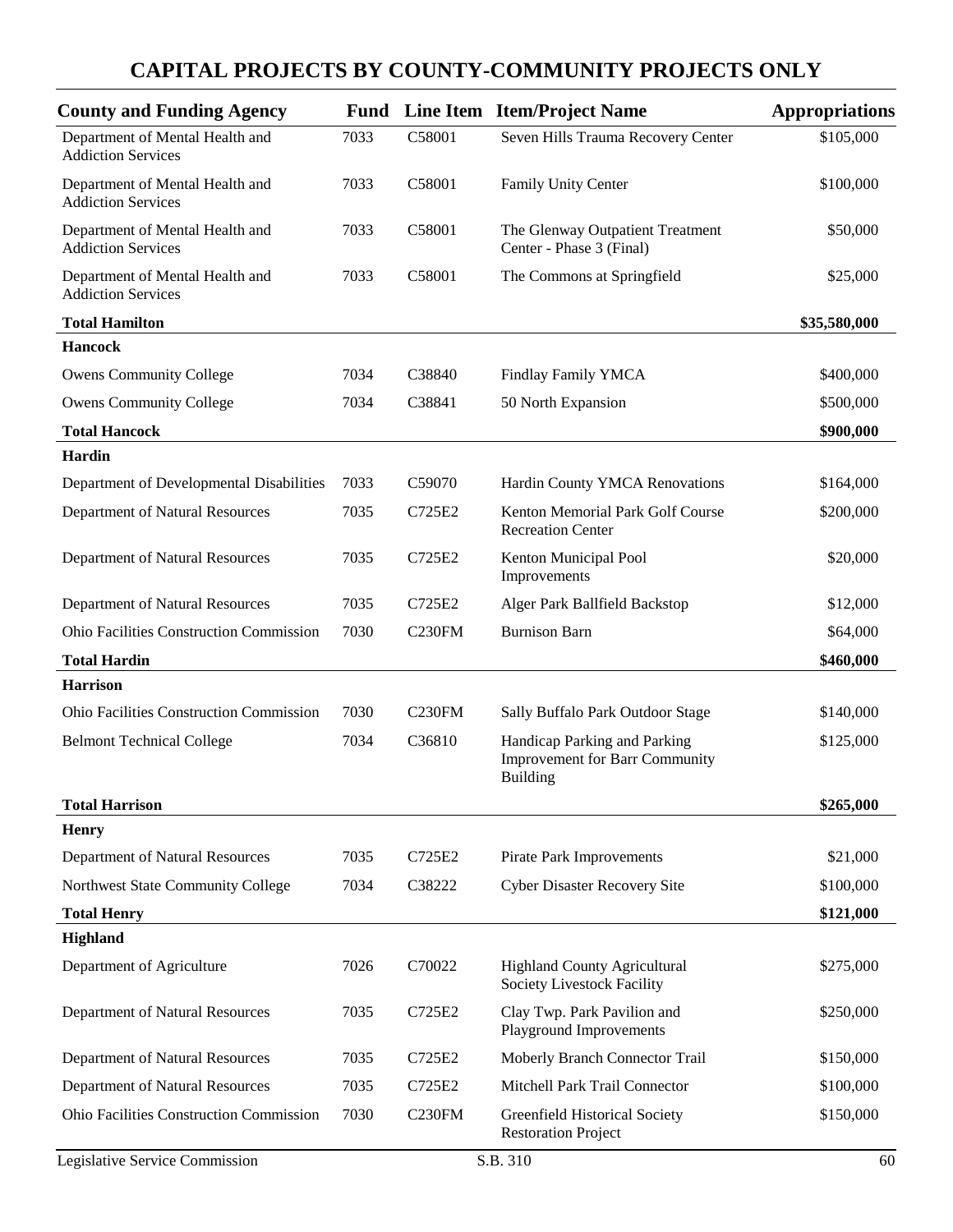| <b>County and Funding Agency</b>               |      |                    | <b>Fund</b> Line Item Item/Project Name                                     | <b>Appropriations</b> |
|------------------------------------------------|------|--------------------|-----------------------------------------------------------------------------|-----------------------|
| <b>Total Highland</b>                          |      |                    |                                                                             | \$925,000             |
| Hocking                                        |      |                    |                                                                             |                       |
| <b>Ohio Facilities Construction Commission</b> | 7030 | C <sub>230FM</sub> | Logan Theater                                                               | \$275,000             |
| <b>Total Hocking</b>                           |      |                    |                                                                             | \$275,000             |
| <b>Holmes</b>                                  |      |                    |                                                                             |                       |
| Department of Natural Resources                | 7035 | C725E2             | Holmes County Park District Trail                                           | \$1,000,000           |
| Department of Rehabilitation and<br>Correction | 7027 | C50100             | Holmes County Jail                                                          | \$100,000             |
| <b>Ohio Facilities Construction Commission</b> | 7030 | C <sub>230FM</sub> | Holmes County Center for the Arts                                           | \$250,000             |
| <b>Ohio Facilities Construction Commission</b> | 7030 | C <sub>230FM</sub> | Killbuck Valley Museum                                                      | \$27,000              |
| <b>Total Holmes</b>                            |      |                    |                                                                             | \$1,377,000           |
| <b>Huron</b>                                   |      |                    |                                                                             |                       |
| Department of Natural Resources                | 7035 | C725E2             | Willard Park Playground                                                     | \$60,000              |
| Department of Natural Resources                | 7035 | C725E2             | Red Cap Park Recreation<br>Development                                      | \$50,000              |
| Department of Natural Resources                | 7035 | C725E2             | Wakeman Trail Connector                                                     | \$17,000              |
| <b>Ohio Facilities Construction Commission</b> | 7030 | C <sub>230FM</sub> | Norwalk Theater Rehabilitation<br>Project                                   | \$250,000             |
| <b>Total Huron</b>                             |      |                    |                                                                             | \$377,000             |
| <b>Jackson</b>                                 |      |                    |                                                                             |                       |
| Department of Agriculture                      | 7026 | C70022             | <b>Jackson County Fairgrounds</b><br><b>Grandstand Repairs</b>              | \$75,000              |
| Department of Natural Resources                | 7035 | C725E2             | Wellston Pride Park Revitalization<br>Project Phase II                      | \$200,000             |
| <b>Total Jackson</b>                           |      |                    |                                                                             | \$275,000             |
| <b>Jefferson</b>                               |      |                    |                                                                             |                       |
| Department of Agriculture                      | 7026 | C70022             | Jefferson County Agricultural<br>Society Small Animal Barn and<br>Pavillion | \$45,500              |
| Department of Natural Resources                | 7035 | C725E2             | Rayland Friendship Park Restroom<br>Project                                 | \$25,000              |
| Ohio Facilities Construction Commission        | 7030 | C <sub>230FM</sub> | <b>Steubenville Grand Theater</b>                                           | \$100,000             |
| <b>Eastern Gateway Community College</b>       | 7034 | C38625             | Jefferson County Fire Training<br>Center                                    | \$250,000             |
| <b>Total Jefferson</b>                         |      |                    |                                                                             | \$420,500             |
| <b>Knox</b>                                    |      |                    |                                                                             |                       |
| The Ohio State University - Main               | 7034 | C315HQ             | Knox County Regional Airport                                                | \$900,000             |
| <b>Total Knox</b>                              |      |                    |                                                                             | \$900,000             |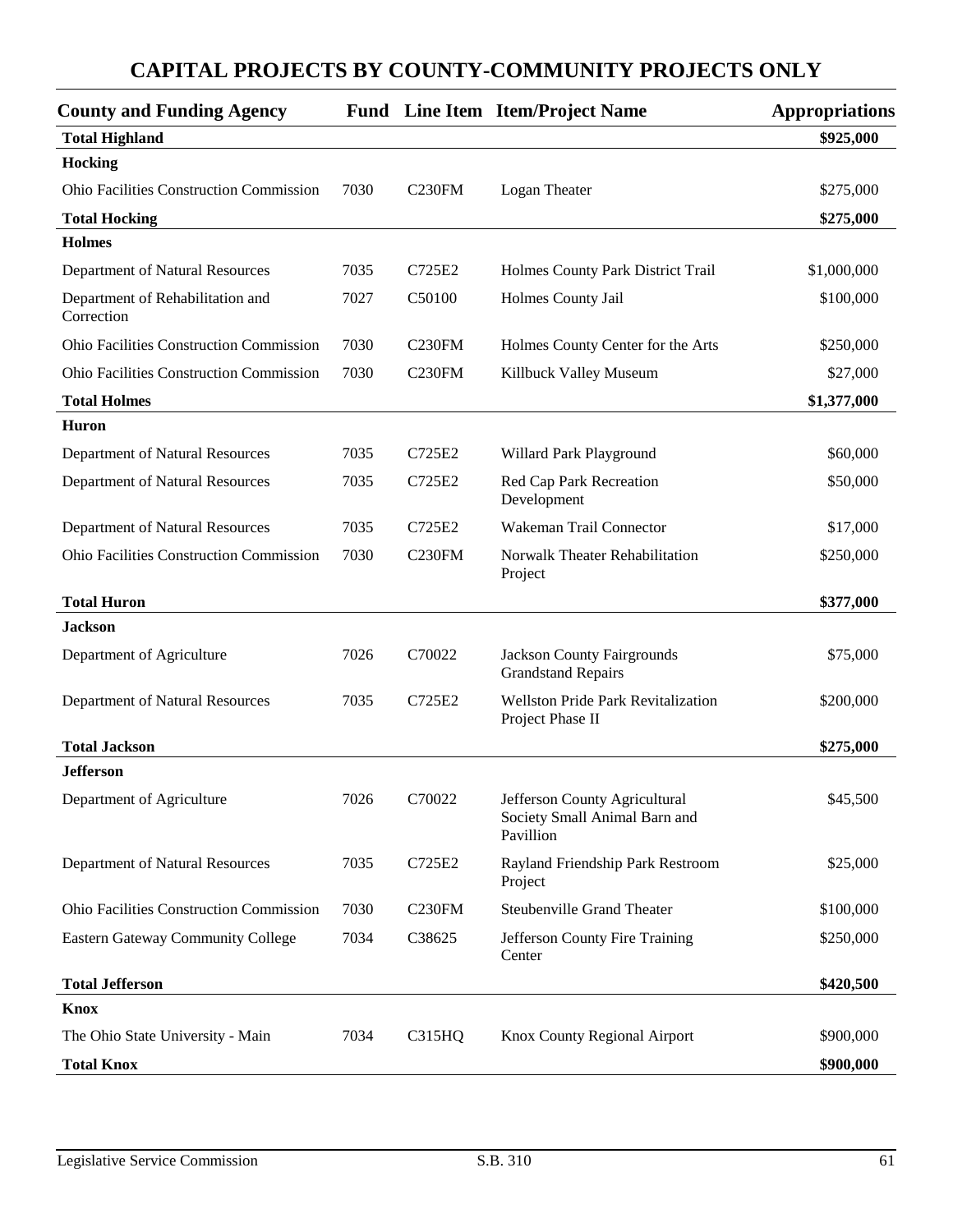| <b>County and Funding Agency</b>                             |      |                    | <b>Fund</b> Line Item Item/Project Name                                           | Appropriations |
|--------------------------------------------------------------|------|--------------------|-----------------------------------------------------------------------------------|----------------|
| Lake                                                         |      |                    |                                                                                   |                |
| Department of Natural Resources                              | 7035 | C725E2             | Springbrook Gardens Park<br><b>Recreational Facility</b>                          | \$500,000      |
| Department of Natural Resources                              | 7035 | C725E2             | Chagrin River and Lake Erie Boat<br>Access                                        | \$475,000      |
| Department of Natural Resources                              | 7035 | C725E2             | Fairport Harbor Docks and Marina<br>Project                                       | \$400,000      |
| Department of Natural Resources                              | 7035 | C725E2             | Magic Mile Trail                                                                  | \$300,000      |
| Department of Natural Resources                              | 7035 | C725E2             | Holden Arboretum                                                                  | \$200,000      |
| Department of Natural Resources                              | 7035 | C725E2             | Perry Township Lakeshore<br><b>Improvement Project</b>                            | \$200,000      |
| <b>Ohio Facilities Construction Commission</b>               | 7030 | C <sub>230FM</sub> | Willoughby Amphitheater                                                           | \$300,000      |
| Ohio Facilities Construction Commission                      | 7030 | C <sub>230FM</sub> | Unionville Tavern Improvements                                                    | \$125,000      |
| Lakeland Community College                                   | 7034 | C37925             | Northeast Ohio Workforce<br><b>Transformation Facility</b>                        | \$500,000      |
| Lakeland Community College                                   | 7034 | C37926             | <b>HOLA Commercial Kitchen</b><br><b>Business Incubator</b>                       | \$75,000       |
| Department of Mental Health and<br><b>Addiction Services</b> | 7033 | C58001             | Cedar Hills Transformation Camp                                                   | \$250,000      |
| Department of Mental Health and<br><b>Addiction Services</b> | 7033 | C58001             | Forbes House Domestic Violence<br>Project                                         | \$120,000      |
| <b>Total Lake</b>                                            |      |                    |                                                                                   | \$3,445,000    |
| Lawrence                                                     |      |                    |                                                                                   |                |
| Department of Developmental Disabilities                     | 7033 | C59071             | NECCO Gym Project                                                                 | \$8,500        |
| Department of Natural Resources                              | 7035 | C725E2             | <b>Gateway Regional Sports Complex</b>                                            | \$350,000      |
| Department of Natural Resources                              | 7035 | C725E2             | Lawrence County Union Rome<br>Trails and Walkways                                 | \$214,000      |
| Ohio Facilities Construction Commission                      | 7030 | C <sub>230FM</sub> | South Point Community Center<br><b>Update and Modernize</b>                       | \$200,000      |
| <b>Total Lawrence</b>                                        |      |                    |                                                                                   | \$772,500      |
| Licking                                                      |      |                    |                                                                                   |                |
| Department of Natural Resources                              | 7035 | C725E2             | Munson Springs Nature Preserve and                                                | \$200,000      |
|                                                              |      |                    | <b>Historical Site</b>                                                            |                |
| Department of Natural Resources                              | 7035 | C725E2             | <b>Shared Use Path Connector</b><br>(Goosepond Road-Licking Health<br>Department) | \$200,000      |
| Ohio Facilities Construction Commission                      | 7030 | C <sub>230FM</sub> | Louis Sullivan Building of Newark<br><b>Restoration and Adaptive Reuse</b>        | \$489,000      |
| Ohio Facilities Construction Commission                      | 7030 | <b>C230FM</b>      | Midland Theatre Project                                                           | \$324,000      |
| Department of Mental Health and<br><b>Addiction Services</b> | 7033 | C58001             | Save a Warrior Project                                                            | \$100,000      |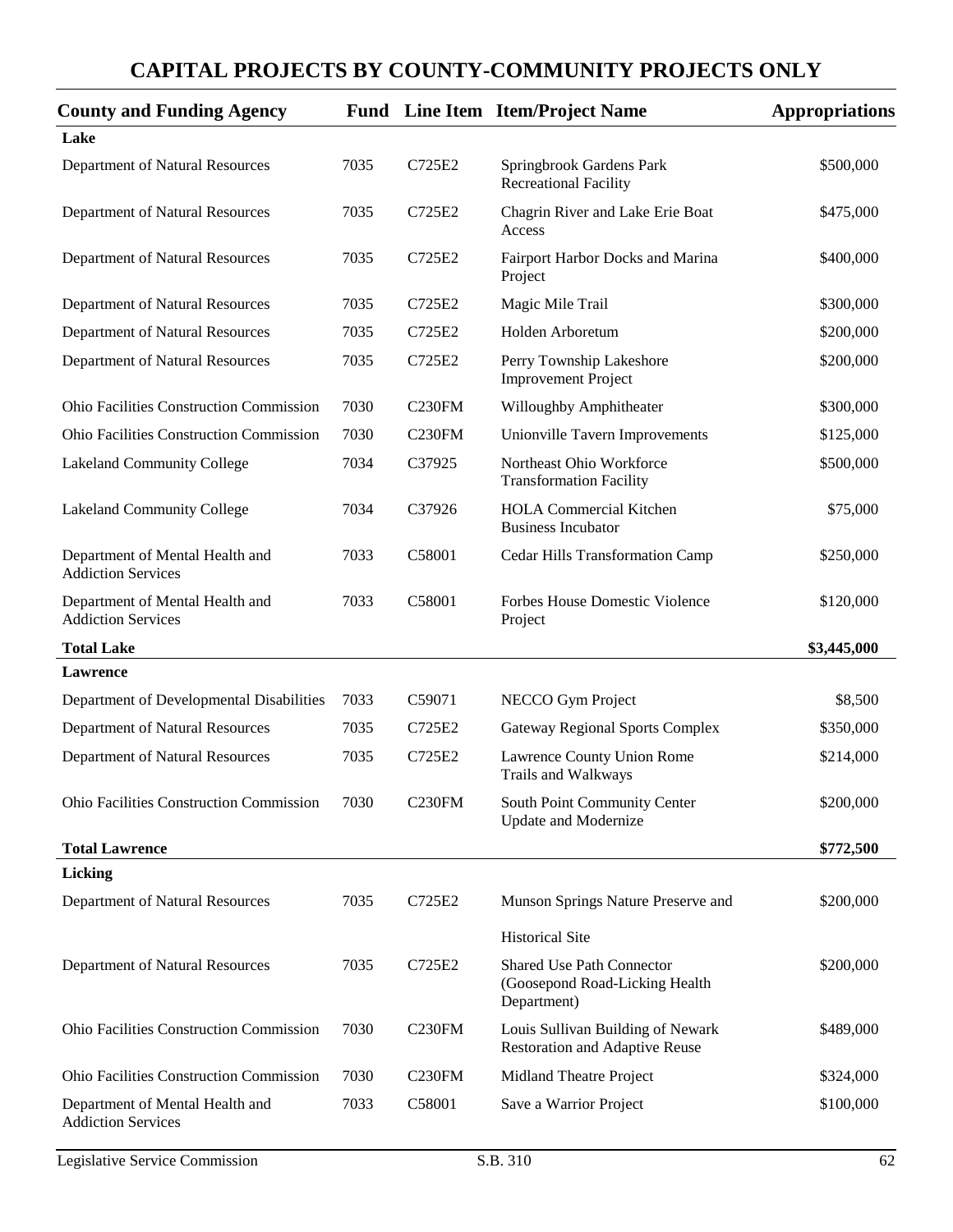| <b>County and Funding Agency</b>                             |      |        | <b>Fund</b> Line Item Item/Project Name                                                     | <b>Appropriations</b> |
|--------------------------------------------------------------|------|--------|---------------------------------------------------------------------------------------------|-----------------------|
| <b>Total Licking</b>                                         |      |        |                                                                                             | \$1,313,000           |
| Logan                                                        |      |        |                                                                                             |                       |
| Department of Natural Resources                              | 7035 | C725E2 | Mary Rutan Tennis Court Project                                                             | \$115,000             |
| Department of Natural Resources                              | 7035 | C725E2 | Fox Island Inclusive Playground                                                             | \$50,000              |
| Department of Rehabilitation and<br>Correction               | 7027 | C50100 | Logan County Jail                                                                           | \$139,000             |
| <b>Ohio Facilities Construction Commission</b>               | 7030 | C230FM | West Liberty Town Hall Opera<br>House Community Center<br><b>Restoration and Renovation</b> | \$100,000             |
| <b>Total Logan</b>                                           |      |        |                                                                                             | \$404,000             |
| Lorain                                                       |      |        |                                                                                             |                       |
| Department of Natural Resources                              | 7035 | C725E2 | North Ridgeville Millcreek<br><b>Conservation and Flood Control</b><br>Round 3              | \$500,000             |
| Department of Natural Resources                              | 7035 | C725E2 | Sheffield Village French Creek<br>Project                                                   | \$325,000             |
| Department of Natural Resources                              | 7035 | C725E2 | Lorain County Metro Park Connector                                                          | \$200,000             |
| Department of Natural Resources                              | 7035 | C725E2 | Sheffield Village Trails                                                                    | \$200,000             |
| Department of Natural Resources                              | 7035 | C725E2 | Grafton Reservoir Park Trail                                                                | \$150,000             |
| Department of Natural Resources                              | 7035 | C725E2 | Horizon Education Playground<br>Improvements                                                | \$140,000             |
| Department of Natural Resources                              | 7035 | C725E2 | Avon Lake Weiss Field Park<br>Pavilion Replacement Project                                  | \$100,000             |
| Department of Natural Resources                              | 7035 | C725E2 | Avon Veterans Memorial Park<br>Expansion                                                    | \$100,000             |
| Department of Natural Resources                              | 7035 | C725E2 | Carlisle Twp. Veteran's Memorial                                                            | \$100,000             |
| Department of Natural Resources                              | 7035 | C725E2 | Lorain Pier Planning Project                                                                | \$15,000              |
| Department of Public Safety                                  | 7016 | C76068 | <b>Lorain County MARCS</b><br>Tower/Sheffield Lake                                          | \$150,000             |
| Lorain County Community College                              | 7034 | C38326 | Lorain Arts Academy Renovations                                                             | \$350,000             |
| Lorain County Community College                              | 7034 | C38327 | Southern Lorain Boys and Girls Club                                                         | \$250,000             |
| Lorain County Community College                              | 7034 | C38328 | Lorain County Medical and Dental<br>Expansion                                               | \$310,000             |
| Department of Mental Health and<br><b>Addiction Services</b> | 7033 | C58001 | <b>Blessing House Facility</b>                                                              | \$250,000             |
| <b>Total Lorain</b>                                          |      |        |                                                                                             | \$3,140,000           |
| Lucas                                                        |      |        |                                                                                             |                       |
| Department of Natural Resources                              | 7035 | C725E2 | Toledo Zoo Entry Complex and<br>Tiger and Bear Exhibit                                      | \$800,000             |
| Department of Natural Resources                              | 7035 | C725E2 | Slyvania Burnham Park<br><b>Upgrade/Plummer Pool Renovations</b>                            | \$200,000             |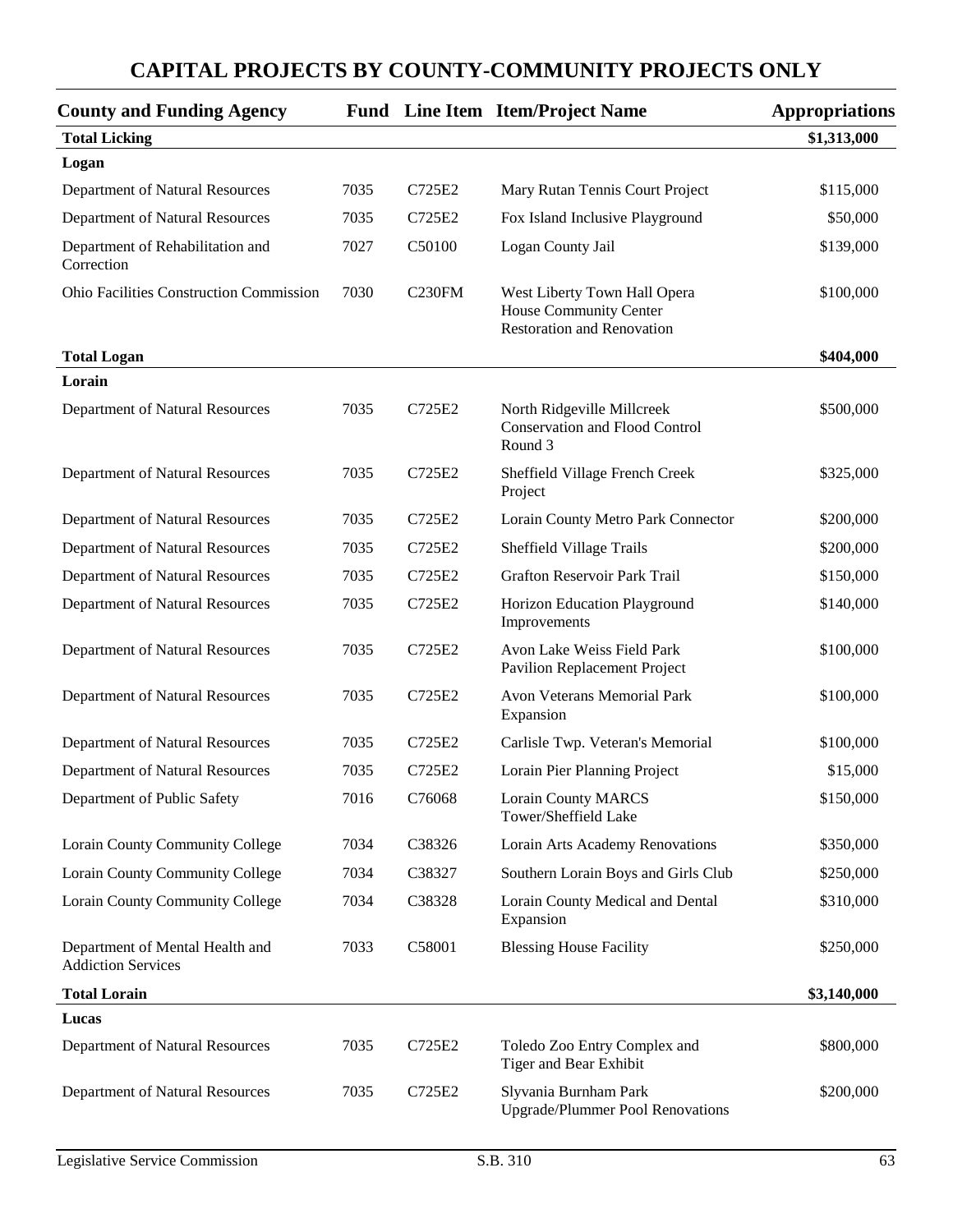| <b>County and Funding Agency</b>               | Fund |                    | Line Item Item/Project Name                                            | <b>Appropriations</b> |
|------------------------------------------------|------|--------------------|------------------------------------------------------------------------|-----------------------|
| Department of Natural Resources                | 7035 | C725E2             | <b>Glass City Enrichment Center</b>                                    | \$150,000             |
| Department of Natural Resources                | 7035 | C725E2             | Ottawa Hills Recreation Field/<br>Renovation                           | \$150,000             |
| Department of Natural Resources                | 7035 | C725E2             | Parker Square and Memorial Park<br><b>Improvements Project</b>         | \$150,000             |
| Department of Natural Resources                | 7035 | C725E2             | Keener Park Renovations/ Pickleball<br>Courts                          | \$50,000              |
| <b>Ohio Facilities Construction Commission</b> | 7030 | C230FM             | Jeep Museum                                                            | \$1,000,000           |
| Ohio Facilities Construction Commission        | 7030 | C <sub>230FM</sub> | <b>SeaGate Convention Centre</b>                                       | \$500,000             |
| Ohio Facilities Construction Commission        | 7030 | C <sub>230FM</sub> | <b>Imagination Station</b>                                             | \$400,000             |
| Ohio Facilities Construction Commission        | 7030 | C <sub>230FM</sub> | <b>Tam O'Shanter Renovations</b>                                       | \$250,000             |
| Ohio Facilities Construction Commission        | 7030 | C <sub>230FM</sub> | Valentine Theatre HVAC System<br>Upgrade                               | \$200,000             |
| Ohio Facilities Construction Commission        | 7030 | C <sub>230FM</sub> | Toledo Museum of Art                                                   | \$150,000             |
| Ohio Facilities Construction Commission        | 7030 | <b>C230FM</b>      | <b>Polish Cultural Center</b>                                          | \$100,000             |
| Bowling Green State University - Main          | 7034 | C24073             | Mercy College of Ohio Physician<br><b>Assistant Program</b>            | \$125,000             |
| University of Toledo                           | 7034 | C340B5             | Lourdes University Health Sciences<br><b>Building - Campus Gateway</b> | \$125,000             |
| University of Toledo                           | 7034 | C340B6             | Mosaic Lodge Community Center                                          | \$100,000             |
| University of Toledo                           | 7034 | C340B7             | University of Toledo MBDC/MBAC<br>Relocation                           | \$125,000             |
| University of Toledo                           | 7034 | C340B8             | YWCA of Northwest Ohio Building<br>Renovations                         | \$200,000             |
| University of Toledo                           | 7034 | C340B9             | University of Toledo Hillel                                            | \$50,000              |
| <b>Owens Community College</b>                 | 7034 | C38842             | Boys and Girls Club of Toledo                                          | \$150,000             |
| <b>Total Lucas</b>                             |      |                    |                                                                        | \$4,975,000           |
| <b>Madison</b>                                 |      |                    |                                                                        |                       |
| Department of Natural Resources                | 7035 | C725E2             | West Jefferson Park                                                    | \$200,000             |
| Ohio Facilities Construction Commission        | 7030 | C <sub>230FM</sub> | Mt. Sterling Museum Improvements                                       | \$25,000              |
| <b>Total Madison</b>                           |      |                    |                                                                        | \$225,000             |
| <b>Mahoning</b>                                |      |                    |                                                                        |                       |
| Department of Commerce                         | 7026 | C80045             | Mahoning County Career and<br><b>Technical Center and Valley STEM</b>  | \$400,000             |
| Department of Natural Resources                | 7035 | C725E2             | Forest Lawn Flood Plain Restoration<br>and Wildlife Trail              | \$500,000             |
| Department of Natural Resources                | 7035 | C725E2             | McKelvey Lake Park                                                     | \$175,000             |
| Department of Natural Resources                | 7035 | C725E2             | Poland Municipal Forest Restoration                                    | \$100,000             |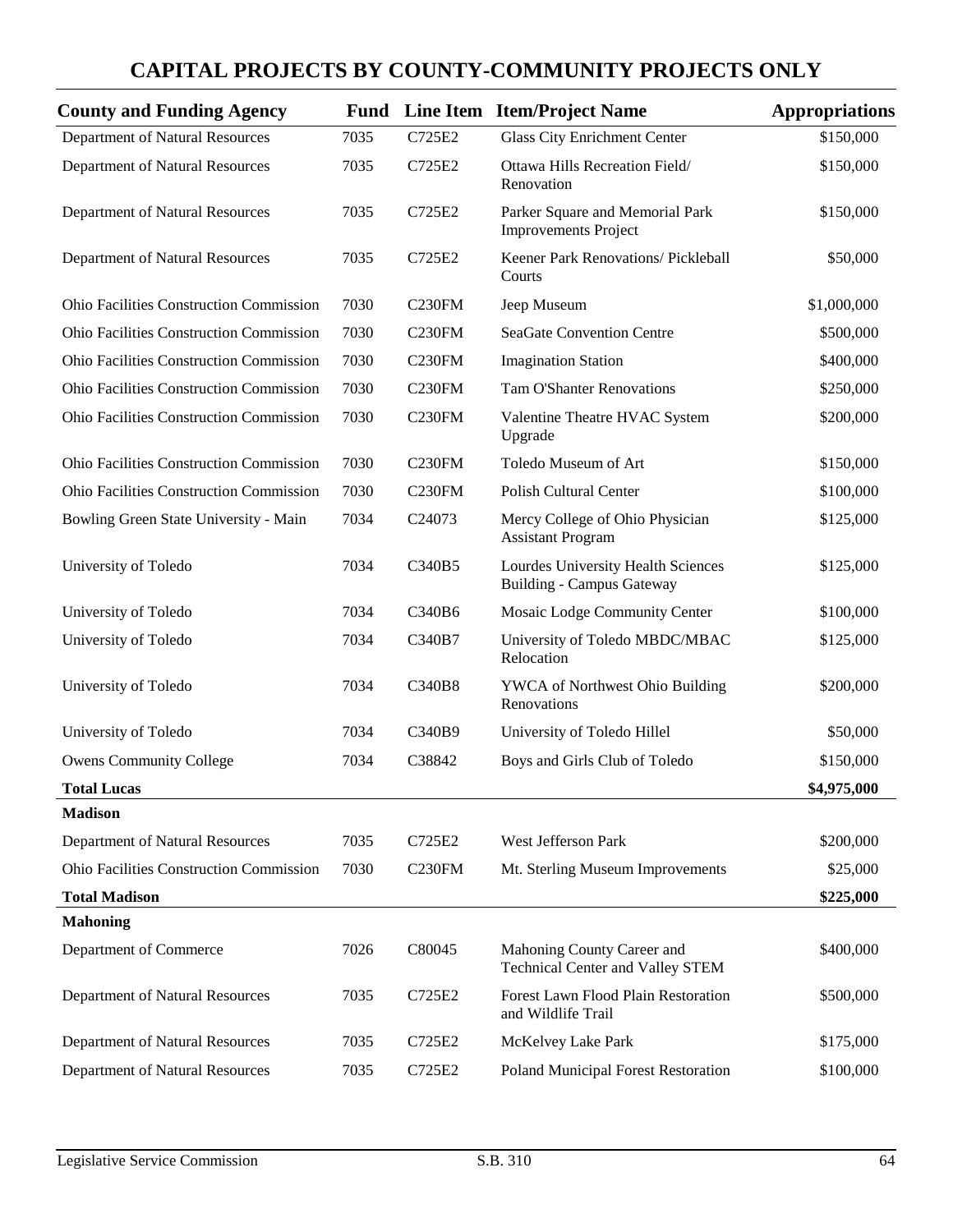| <b>County and Funding Agency</b>               |      |                    | <b>Fund</b> Line Item Item/Project Name                                               | <b>Appropriations</b> |
|------------------------------------------------|------|--------------------|---------------------------------------------------------------------------------------|-----------------------|
| Ohio Facilities Construction Commission        | 7030 | <b>C230FM</b>      | OH WOW! The Roger and Gloria<br>Jones Children's Center for Science<br>and Technology | \$350,000             |
| <b>Ohio Facilities Construction Commission</b> | 7030 | C <sub>230FM</sub> | Stambaugh Auditorium                                                                  | \$350,000             |
| Ohio Facilities Construction Commission        | 7030 | C <sub>230FM</sub> | Butler Institute of American Art                                                      | \$275,000             |
| Ohio Facilities Construction Commission        | 7030 | <b>C230FM</b>      | Jewish Community Center JCC<br>Youth Arts Project                                     | \$50,000              |
| Youngstown State University                    | 7034 | C34571             | Akron Children's Beeghly Hospital                                                     | \$500,000             |
| <b>Total Mahoning</b>                          |      |                    |                                                                                       | \$2,700,000           |
| <b>Marion</b>                                  |      |                    |                                                                                       |                       |
| Department of Natural Resources                | 7035 | C725E2             | <b>Waldo Community Center Walking</b><br><b>Bridge</b>                                | \$99,000              |
| <b>Ohio Facilities Construction Commission</b> | 7030 | C <sub>230FM</sub> | <b>Marion Palace Theatre</b>                                                          | \$550,000             |
| <b>Total Marion</b>                            |      |                    |                                                                                       | \$649,000             |
| Medina                                         |      |                    |                                                                                       |                       |
| Department of Developmental Disabilities       | 7033 | C59072             | Windfall Developmental Disabilities<br>Project                                        | \$250,000             |
| Department of Natural Resources                | 7035 | C725E2             | Chippewa Lake Park Project                                                            | \$750,000             |
| Department of Natural Resources                | 7035 | C725E2             | Healey Creek Flood Mitigation                                                         | \$500,000             |
| Department of Natural Resources                | 7035 | C725E2             | Medina Weymouth Community<br>Center                                                   | \$500,000             |
| Department of Natural Resources                | 7035 | C725E2             | Wadsworth Memorial Park<br>Improvements                                               | \$420,000             |
| Department of Natural Resources                | 7035 | C725E2             | Lafayette Township Park<br>improvements                                               | \$300,000             |
| Department of Natural Resources                | 7035 | C725E2             | <b>Wadsworth Durling Park</b><br>Improvements                                         | \$135,000             |
| Department of Natural Resources                | 7035 | C725E2             | Reagan Park and Trail                                                                 | \$122,000             |
| Department of Natural Resources                | 7035 | C725E2             | Lodi's Richman Field Splash Pad                                                       | \$105,000             |
| Department of Natural Resources                | 7035 | C725E2             | Ray Mellert Park                                                                      | \$71,000              |
| Department of Natural Resources                | 7035 | C725E2             | Gloria Glens Park Improvements                                                        | \$56,000              |
| Department of Natural Resources                | 7035 | C725E2             | Austin Badger Park Path                                                               | \$43,000              |
| Department of Natural Resources                | 7035 | C725E2             | <b>Spencer JB Firestone Park</b>                                                      | \$40,000              |
| Department of Natural Resources                | 7035 | C725E2             | Ray Mellert Dog Park Project                                                          | \$35,000              |
| Department of Natural Resources                | 7035 | C725E2             | Kobak Baseball Field Lighting<br>Project                                              | \$32,000              |
| Department of Public Safety                    | 7026 | C76069             | Medina County Safety Services<br>Complex                                              | \$400,000             |
| Department of Public Safety                    | 7026 | C76070             | Medina County Driving Skills Pad<br>Garage                                            | \$50,000              |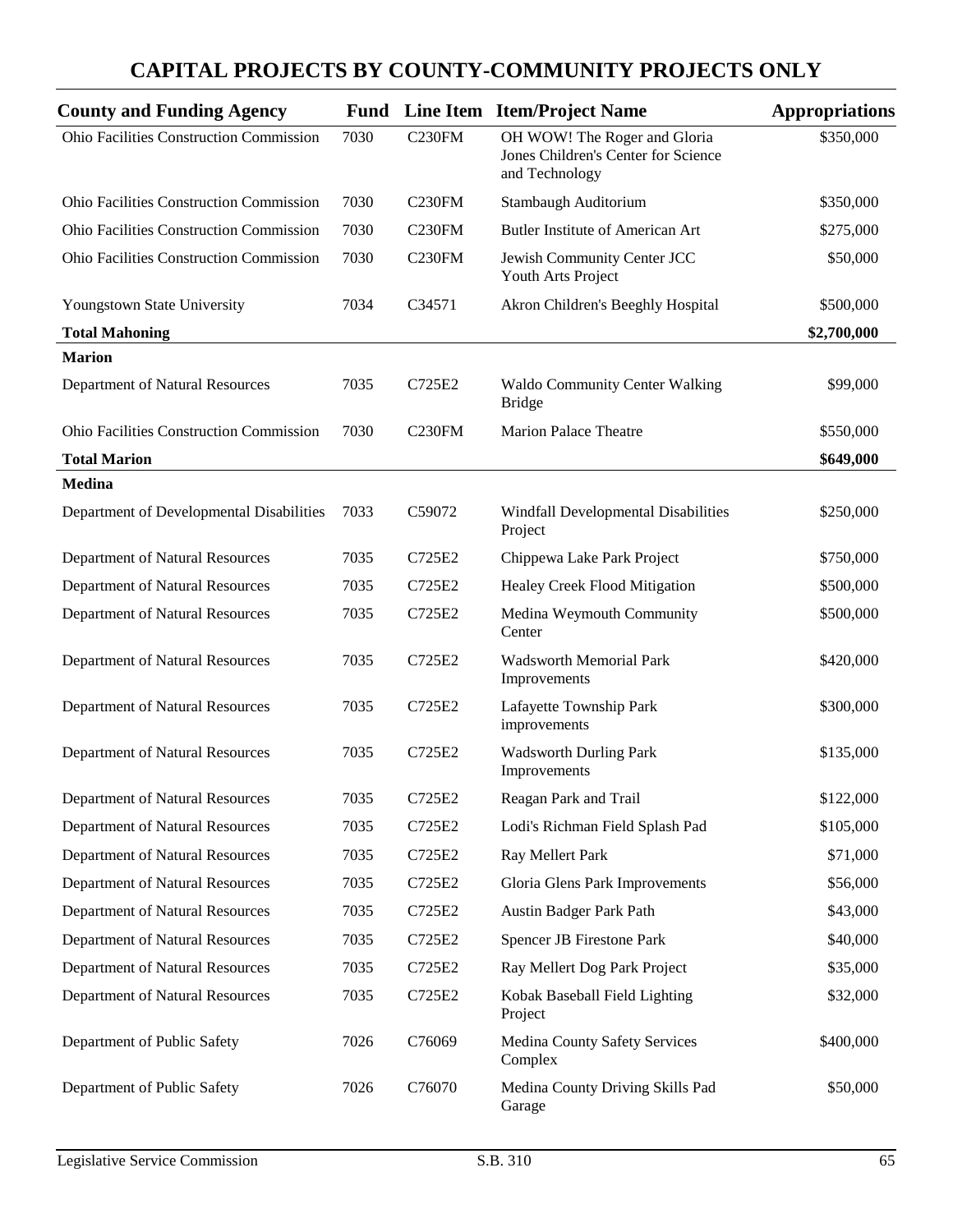| <b>County and Funding Agency</b>               |      |                    | <b>Fund</b> Line Item Item/Project Name                           | <b>Appropriations</b> |
|------------------------------------------------|------|--------------------|-------------------------------------------------------------------|-----------------------|
| Department of Rehabilitation and<br>Correction | 7027 | C50100             | Medina County Jail                                                | \$100,000             |
| <b>Ohio Facilities Construction Commission</b> | 7030 | C <sub>230FM</sub> | McDowell-Phillips Home and<br><b>Museum Preservation</b>          | \$200,000             |
| <b>Ohio Facilities Construction Commission</b> | 7030 | C <sub>230FM</sub> | Medina Historic District Lighting<br>Project                      | \$65,000              |
| Ohio Facilities Construction Commission        | 7030 | C <sub>230FM</sub> | Heritage Farm Museum Improvement                                  | \$25,000              |
| University of Akron - Main                     | 7034 | C <sub>25090</sub> | Medina County Battered Women's<br>Shelter                         | \$500,000             |
| <b>Total Medina</b>                            |      |                    |                                                                   | \$4,699,000           |
| <b>Meigs</b>                                   |      |                    |                                                                   |                       |
| Department of Natural Resources                | 7035 | C725E2             | <b>Recreational Field Improvements</b><br>(Star Mill Park)        | \$250,000             |
| Department of Natural Resources                | 7035 | C725E2             | Meigs County Pool                                                 | \$100,000             |
| Department of Natural Resources                | 7035 | C725E2             | Pomeroy Multimodal Path                                           | \$50,000              |
| <b>Ohio Facilities Construction Commission</b> | 7030 | C <sub>230FM</sub> | Battle of Buffington Island Civil<br>War Battlefield Museum       | \$100,000             |
| <b>Ohio Facilities Construction Commission</b> | 7030 | C <sub>230FM</sub> | Meigs County Pioneer and Historical<br><b>Society Renovations</b> | \$100,000             |
| <b>Total Meigs</b>                             |      |                    |                                                                   | \$600,000             |
| <b>Mercer</b>                                  |      |                    |                                                                   |                       |
| Department of Natural Resources                | 7035 | C725E2             | Marion Township Greenway Phase 1                                  | \$85,000              |
| Wright State University - Main                 | 7034 | C <sub>27597</sub> | Celina Workforce Development<br>Center                            | \$500,000             |
| <b>Total Mercer</b>                            |      |                    |                                                                   | \$585,000             |
| <b>Miami</b>                                   |      |                    |                                                                   |                       |
| Department of Natural Resources                | 7035 | C725E2             | Piqua Downtown Riverfront Park<br>Improvements                    | \$150,000             |
| <b>Ohio Facilities Construction Commission</b> | 7030 | C <sub>230FM</sub> | Arbogast Performing Arts Center                                   | \$400,000             |
| Bowling Green State University - Main          | 7034 | C24070             | Piqua Public Safety Regional<br><b>Training Center</b>            | \$400,000             |
| <b>Total Miami</b>                             |      |                    |                                                                   | \$950,000             |
| <b>Monroe</b>                                  |      |                    |                                                                   |                       |
| Department of Agriculture                      | 7026 | C70022             | Monroe County Fairground<br><b>Educational Building</b>           | \$147,000             |
| Department of Natural Resources                | 7035 | C725E2             | Ohio Township. Swimming Pool                                      | \$50,000              |
| <b>Ohio Facilities Construction Commission</b> | 7030 | C <sub>230FM</sub> | Monroe Theatre                                                    | \$50,000              |
| The Ohio State University - Main               | 7034 | <b>C315HR</b>      | Monroe Family Health Center                                       | \$100,000             |
| <b>Total Monroe</b>                            |      |                    |                                                                   | \$347,000             |
| <b>Montgomery</b>                              |      |                    |                                                                   |                       |
| Department of Natural Resources                | 7035 | C725E2             | <b>Stubbs Park Improvements</b>                                   | \$800,000             |
| Legislative Service Commission                 |      |                    | S.B. 310                                                          | 66                    |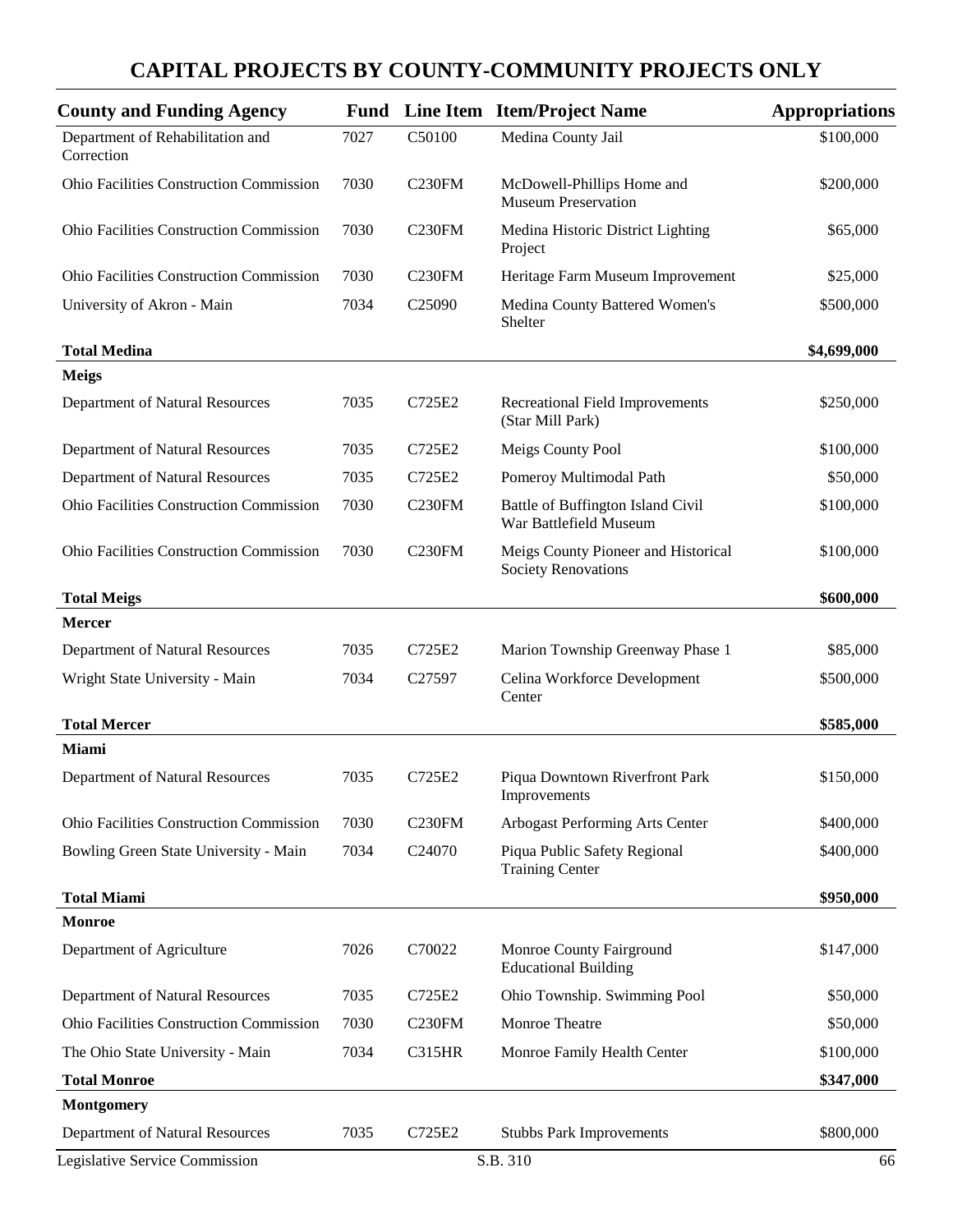| <b>County and Funding Agency</b>                             |      |                    | <b>Fund</b> Line Item Item/Project Name                                                      | <b>Appropriations</b> |
|--------------------------------------------------------------|------|--------------------|----------------------------------------------------------------------------------------------|-----------------------|
| Department of Natural Resources                              | 7035 | C725E2             | Jewish Federation of Greater Dayton<br>Nature Trail                                          | \$50,000              |
| Department of Public Safety                                  | 7026 | C76076             | Ohio Task Force One (OH-TF1)<br>Warehouse                                                    | \$50,000              |
| Ohio Facilities Construction Commission                      | 7030 | C <sub>230FM</sub> | Dayton Air Credit Union Ballpark                                                             | \$1,000,000           |
| Ohio Facilities Construction Commission                      | 7030 | C <sub>230FM</sub> | Heritage Hall and Education Center                                                           | \$250,000             |
| <b>Ohio Facilities Construction Commission</b>               | 7030 | C <sub>230FM</sub> | Protect Our Bones: Critical<br>Infrastructure Improvements at the<br><b>Boonshoft Museum</b> | \$200,000             |
| Ohio Facilities Construction Commission                      | 7030 | C <sub>230FM</sub> | SteAm Collaboratory at K12 Gallery<br>& TEJAS                                                | \$200,000             |
| Central State University                                     | 7034 | C25530             | <b>YWCA Dayton Historic Building</b><br>Renovation                                           | \$500,000             |
| Wright State University - Main                               | 7034 | C27598             | 405 Xenia Avenue Market<br>Redevelopment                                                     | \$150,000             |
| <b>Sinclair Community College</b>                            | 7034 | C37747             | National Aerospace Electric Power<br><b>Innovation Center</b>                                | \$1,000,000           |
| <b>Sinclair Community College</b>                            | 7034 | C37748             | Hope Center for Families                                                                     | \$25,000              |
| <b>Sinclair Community College</b>                            | 7034 | C37750             | Advanced Manufacturing and<br><b>Skilled Trades Training Hubs</b>                            | \$200,000             |
| <b>Sinclair Community College</b>                            | 7034 | C37751             | Dayton Arcade North Improvements                                                             | \$200,000             |
| <b>Sinclair Community College</b>                            | 7034 | C37752             | 21st Century Boys and Girls Club                                                             | \$1,000,000           |
| <b>Sinclair Community College</b>                            | 7034 | C37753             | West Dayton Farmers Market and<br>Food Hub                                                   | \$500,000             |
| <b>Sinclair Community College</b>                            | 7034 | C37755             | <b>Comprehensive Outpatient Program</b><br>Expansion (COPE)                                  | \$1,000,000           |
| Department of Mental Health and<br><b>Addiction Services</b> | 7033 | C58001             | <b>West Dayton Community Services</b><br>Center                                              | \$200,000             |
| <b>Total Montgomery</b>                                      |      |                    |                                                                                              | \$7,325,000           |
| <b>Morgan</b>                                                |      |                    |                                                                                              |                       |
| Department of Natural Resources                              | 7035 | C725E2             | Lake to Lodge Accessible Trail<br>Project at Burr Oak State Park                             | \$100,000             |
| Department of Natural Resources                              | 7035 | C725E2             | McConnelsville Community Rec<br><b>Building</b>                                              | \$75,000              |
| <b>Ohio Facilities Construction Commission</b>               | 7030 | C <sub>230FM</sub> | Twin City Opera House                                                                        | \$100,000             |
| <b>Total Morgan</b>                                          |      |                    |                                                                                              | \$275,000             |
| <b>Morrow</b>                                                |      |                    |                                                                                              |                       |
| Department of Natural Resources                              | 7035 | C725E2             | <b>Flying Squirrel Preserve Morrow</b><br><b>County Parks Expansion</b>                      | \$300,000             |
| Department of Mental Health and<br><b>Addiction Services</b> | 7033 | C58001             | <b>Meadow Center</b>                                                                         | \$150,000             |
| <b>Total Morrow</b>                                          |      |                    |                                                                                              | \$450,000             |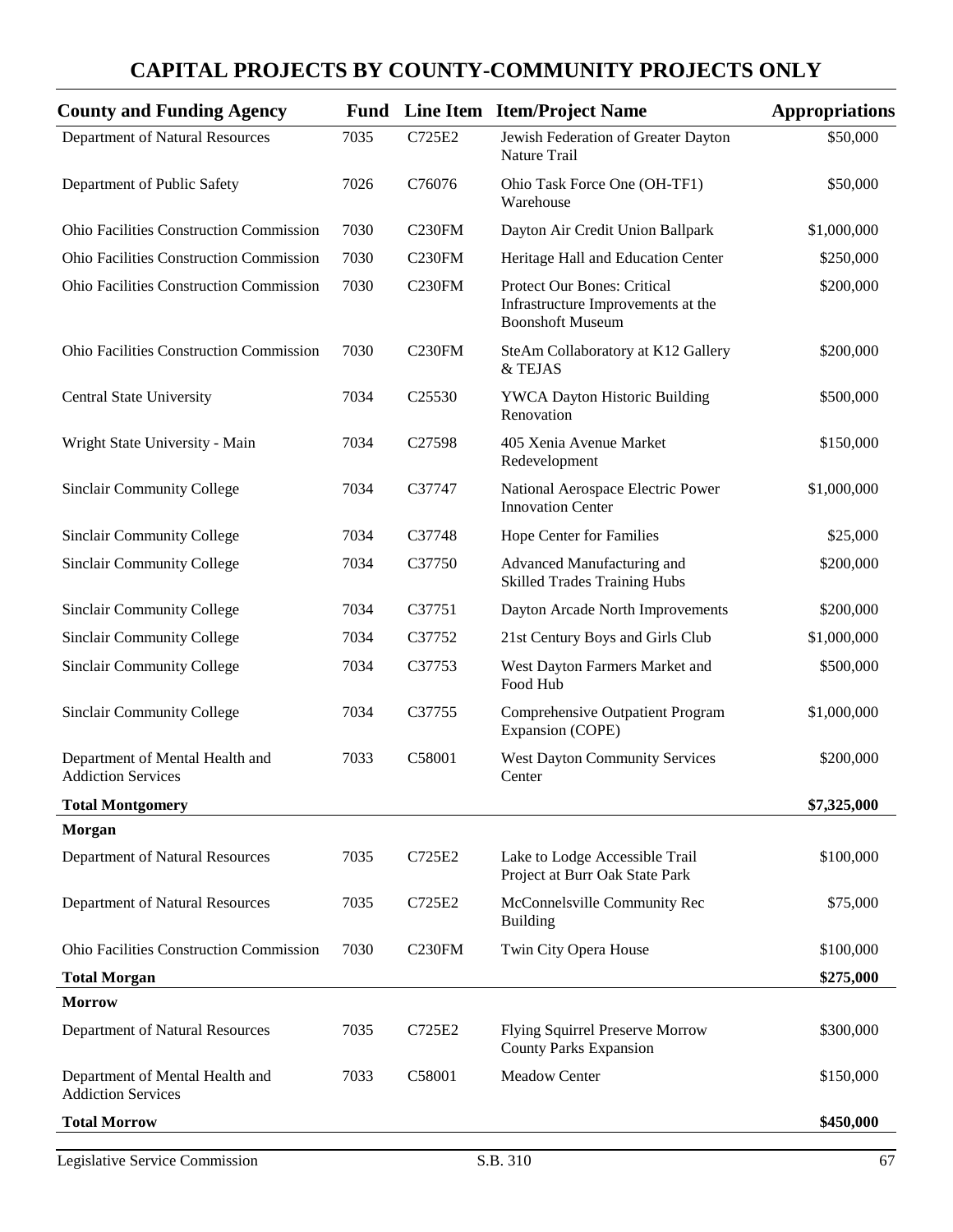| <b>County and Funding Agency</b>                                |      |                     | Fund Line Item Item/Project Name                                  | <b>Appropriations</b> |
|-----------------------------------------------------------------|------|---------------------|-------------------------------------------------------------------|-----------------------|
| <b>Muskingum</b>                                                |      |                     |                                                                   |                       |
| Department of Agriculture                                       | 7026 | C70022              | Muskingum County Fair Grandstand<br><b>Enhancement Project</b>    | \$200,000             |
| <b>Ohio Facilities Construction Commission</b>                  | 7030 | C <sub>230FM</sub>  | Zanesville Museum of Art Critical<br><b>Facility Repairs</b>      | \$107,500             |
| <b>Ohio Facilities Construction Commission</b>                  | 7030 | <b>C230FM</b>       | <b>Gant Stadium Renovation</b>                                    | \$100,000             |
| <b>Ohio Facilities Construction Commission</b>                  | 7030 | C <sub>230FM</sub>  | <b>Stone Academy</b>                                              | \$92,000              |
| Zane State College (Muskingum Area<br><b>Technical College)</b> | 7034 | C36225              | Muskingum University Health and<br><b>Wellness Center</b>         | \$200,000             |
| <b>Total Muskingum</b>                                          |      |                     |                                                                   | \$699,500             |
| <b>Noble</b>                                                    |      |                     |                                                                   |                       |
| Department of Agriculture                                       | 7026 | C70022              | Noble County Fairgrounds New<br>Swine/Hog Barn                    | \$200,000             |
| Department of Natural Resources                                 | 7035 | C725E2              | Caldwell Ice Rink- Build an Ice<br>Skating Rink for Community Use | \$100,000             |
| Department of Rehabilitation and<br>Correction                  | 7027 | C50100              | Noble County Justice Center                                       | \$100,000             |
| <b>Total Noble</b>                                              |      |                     |                                                                   | \$400,000             |
| <b>Ottawa</b>                                                   |      |                     |                                                                   |                       |
| Department of Natural Resources                                 | 7035 | C725E2              | Oak Harbor Waterfront                                             | \$500,000             |
| <b>Total Ottawa</b>                                             |      |                     |                                                                   | \$500,000             |
| <b>Paulding</b>                                                 |      |                     |                                                                   |                       |
| Department of Natural Resources                                 | 7035 | C725E2              | Lela McGuire Jeffrey Park Soccer<br>Complex                       | \$75,000              |
| Department of Natural Resources                                 | 7035 | C725E2              | <b>Oakwood Community Park</b>                                     | \$22,610              |
| Department of Natural Resources                                 | 7035 | C725E2              | Payne Buckeye Park                                                | \$20,500              |
| Department of Natural Resources                                 | 7035 | C725E2              | Antwerp Riverside Park Fitness Trail                              | \$7,500               |
| Department of Natural Resources                                 | 7035 | C725E2              | Melrose Park Renovation                                           | \$7,000               |
| Department of Natural Resources                                 | 7035 | C725E2              | Grover Hill Welcome Park<br>Playground                            | \$5,598               |
| Department of Natural Resources                                 | 7035 | C725E2              | <b>Broughton Park Playground</b>                                  | \$4,124               |
| Department of Youth Services                                    | 7028 | C47028              | Paulding County Community-based<br><b>Assessment Center</b>       | \$40,000              |
| <b>Total Paulding</b>                                           |      |                     |                                                                   | \$182,332             |
| Pickaway                                                        |      |                     |                                                                   |                       |
| Department of Natural Resources                                 | 7035 | C725E2              | Scioto River Bridge and Trail                                     | \$500,000             |
| Department of Natural Resources                                 | 7035 | C725E2              | Circleville Ted Lewis Park<br>Renovation                          | \$100,000             |
| Ohio Facilities Construction Commission                         | 7030 | C <sub>230</sub> FM | Pickaway County Memorial Hall                                     | \$125,000             |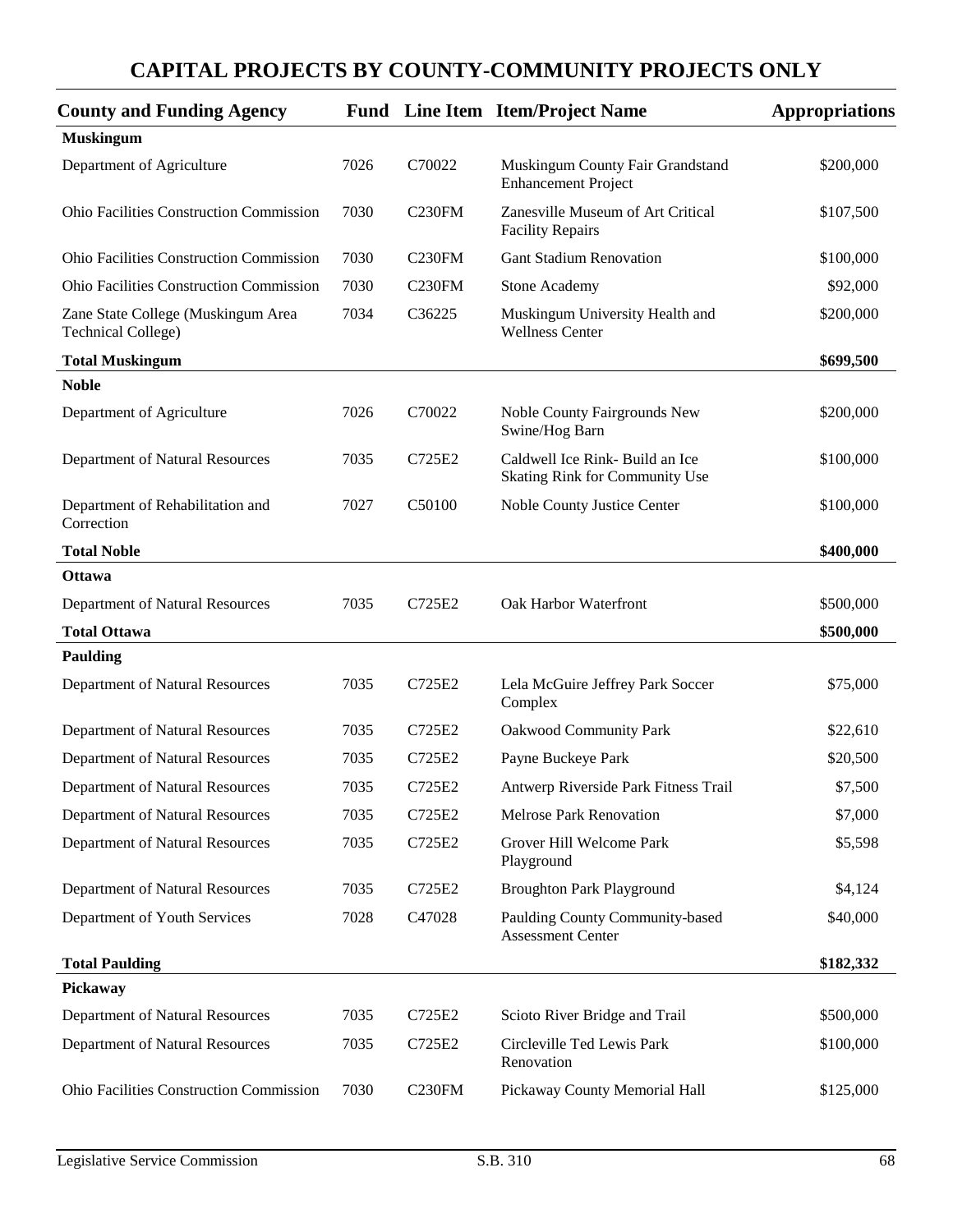| <b>County and Funding Agency</b>                             | <b>Fund</b> |                                 | Line Item Item/Project Name                                               | <b>Appropriations</b> |
|--------------------------------------------------------------|-------------|---------------------------------|---------------------------------------------------------------------------|-----------------------|
| Ohio Facilities Construction Commission                      | 7030        | C <sub>230FM</sub>              | Circleville Historic City Hall<br>Improvements                            | \$100,000             |
| <b>Ohio Facilities Construction Commission</b>               | 7030        | C <sub>230</sub> FM             | Octagon House                                                             | \$100,000             |
| <b>Ohio Facilities Construction Commission</b>               | 7030        | C <sub>230FM</sub>              | Pickaway County Historical Society<br>Museum                              | \$100,000             |
| <b>Total Pickaway</b>                                        |             |                                 |                                                                           | \$1,025,000           |
| <b>Pike</b>                                                  |             |                                 |                                                                           |                       |
| Department of Natural Resources                              | 7035        | C725E2                          | Cave Lake Center for Community<br>Leadership                              | \$250,000             |
| Ohio Facilities Construction Commission                      | 7030        | C <sub>230FM</sub>              | Piketon Liberty Memorial                                                  | \$25,000              |
| <b>Total Pike</b>                                            |             |                                 |                                                                           | \$275,000             |
| Portage                                                      |             |                                 |                                                                           |                       |
| Department of Developmental Disabilities                     | 7033        | C59073                          | Hattie Larlham                                                            | \$400,000             |
| Department of Natural Resources                              | 7035        | C725E2                          | Randolph Twp. Old School<br>Playground                                    | \$250,000             |
| <b>Ohio Facilities Construction Commission</b>               | 7030        | C <sub>230FM</sub>              | Portage County Historical Society<br>Renovation                           | \$100,000             |
| Ohio Facilities Construction Commission                      | 7030        | C <sub>230FM</sub>              | Freedom Township Historical<br>Society of Portage County                  | \$50,000              |
| Kent State University - Main                                 | 7034        | C <sub>270</sub> L <sub>5</sub> | Garfield Zimmerman Home                                                   | \$250,000             |
| Department of Mental Health and<br><b>Addiction Services</b> | 7033        | C58001                          | The Haven of Portage County                                               | \$150,000             |
| <b>Total Portage</b>                                         |             |                                 |                                                                           | \$1,200,000           |
| <b>Preble</b>                                                |             |                                 |                                                                           |                       |
| Department of Agriculture                                    | 7026        | C70022                          | Preble County Fairgrounds<br>Conference Center and Grounds<br>Improvement | \$100,000             |
| Department of Natural Resources                              | 7035        | C725E2                          | <b>Education Center at Wild Hearts</b><br>African Farm                    | \$400,000             |
| Department of Natural Resources                              | 7035        | C725E2                          | Gratis Bicentennial Park                                                  | \$100,000             |
| Department of Public Safety                                  | 7016        | C76071                          | Lewisburg MARCS Tower                                                     | \$400,000             |
| Ohio Facilities Construction Commission                      | 7030        | C <sub>230FM</sub>              | Camden Opera House Second Floor<br>Renovation                             | \$100,000             |
| <b>Total Preble</b>                                          |             |                                 |                                                                           | \$1,100,000           |
| <b>Putnam</b>                                                |             |                                 |                                                                           |                       |
| Department of Natural Resources                              | 7035        | C725E2                          | Kalida 4 Seasons Community<br><b>Health/Fitness Track</b>                 | \$250,000             |
| Department of Natural Resources                              | 7035        | C725E2                          | Fort Jennings Freedom Square                                              | \$175,000             |
| Department of Natural Resources                              | 7035        | C725E2                          | Ottawa Memorial Pool Improvements                                         | \$150,000             |
| Department of Natural Resources                              | 7035        | C725E2                          | Leipsic Downtown Park and Stage                                           | \$50,000              |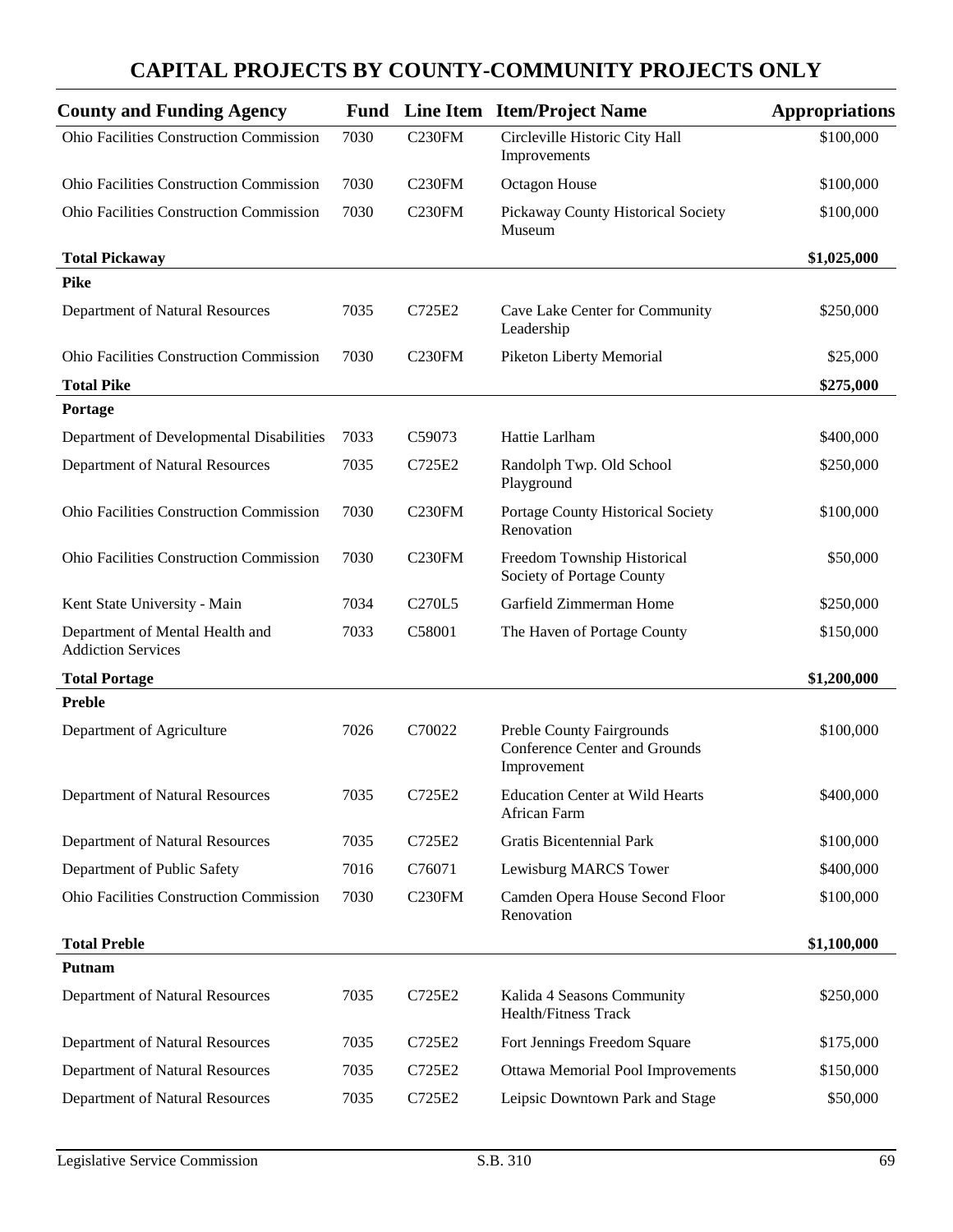| <b>County and Funding Agency</b>               |      |                    | <b>Fund</b> Line Item Item/Project Name                                | <b>Appropriations</b> |
|------------------------------------------------|------|--------------------|------------------------------------------------------------------------|-----------------------|
| <b>Ohio Facilities Construction Commission</b> | 7030 | C <sub>230FM</sub> | Leipsic Recreation Center<br>Improvements                              | \$7,500               |
| <b>Total Putnam</b>                            |      |                    |                                                                        | \$632,500             |
| <b>Richland</b>                                |      |                    |                                                                        |                       |
| Department of Natural Resources                | 7035 | C725E2             | Crestline Pool and Park                                                | \$350,000             |
| Department of Natural Resources                | 7035 | C725E2             | Shelby Black Fork Commons Plaza                                        | \$350,000             |
| Department of Natural Resources                | 7035 | C725E2             | <b>Plymouth Community Pool</b>                                         | \$125,000             |
| Department of Natural Resources                | 7035 | C725E2             | Mansfield Newhope Inclusive<br>Playground                              | \$100,000             |
| Department of Natural Resources                | 7035 | C725E2             | Lucas Community Playground                                             | \$25,000              |
| Department of Natural Resources                | 7035 | C725E2             | Outdoor Band Stage at Lucas<br><b>Community Center</b>                 | \$10,000              |
| Department of Public Safety                    | 7016 | C76072             | <b>Richland County MARCS Tower</b>                                     | \$400,000             |
| <b>Ohio Facilities Construction Commission</b> | 7030 | <b>C230FM</b>      | <b>Imagination District</b>                                            | \$1,000,000           |
| <b>Ohio Facilities Construction Commission</b> | 7030 | <b>C230FM</b>      | Ohio State Reformatory ADA<br>Improvements                             | \$225,000             |
| <b>Ohio Facilities Construction Commission</b> | 7030 | <b>C230FM</b>      | Ohio State Reformatory Pedestrian<br><b>Bridge</b>                     | \$225,000             |
| North Central State College                    | 7034 | C38027             | First Responders Safety and Training<br>Center                         | \$600,000             |
| <b>Total Richland</b>                          |      |                    |                                                                        | \$3,410,000           |
| <b>Ross</b>                                    |      |                    |                                                                        |                       |
| Department of Agriculture                      | 7026 | C70022             | <b>Ross County Fairground</b><br>Improvements                          | \$150,000             |
| <b>Ohio Facilities Construction Commission</b> | 7030 | <b>C230FM</b>      | World Heritage and Visitor Center                                      | \$500,000             |
| <b>Total Ross</b>                              |      |                    |                                                                        | \$650,000             |
| <b>Sandusky</b>                                |      |                    |                                                                        |                       |
| Department of Natural Resources                | 7035 | C725E2             | Rodger W. Young Park: Kiwanis<br><b>Inclusive Play Park</b>            | \$150,000             |
| Department of Natural Resources                | 7035 | C725E2             | Rodger W. Young Park: Ball<br>Diamond                                  | \$100,000             |
| Terra Community College                        | 7034 | C36425             | Sandusky County Continuous<br>Learning Project                         | \$600,000             |
| <b>Total Sandusky</b>                          |      |                    |                                                                        | \$850,000             |
| <b>Scioto</b>                                  |      |                    |                                                                        |                       |
| Department of Agriculture                      | 7026 | C70022             | Scioto County Fairgrounds Electrical<br><b>Upgrade of Stone Vaults</b> | \$50,000              |
| Department of Natural Resources                | 7035 | C725E2             | Elks CC Dam Repair Project                                             | \$200,000             |
| Department of Natural Resources                | 7035 | C725E2             | Earl Thomas Conley Park<br>Improvements                                | \$50,000              |
| <b>Ohio Facilities Construction Commission</b> | 7030 | <b>C230FM</b>      | Southern Ohio War Memorial                                             | \$100,000             |
| Legislative Service Commission                 |      |                    | S.B. 310                                                               | 70                    |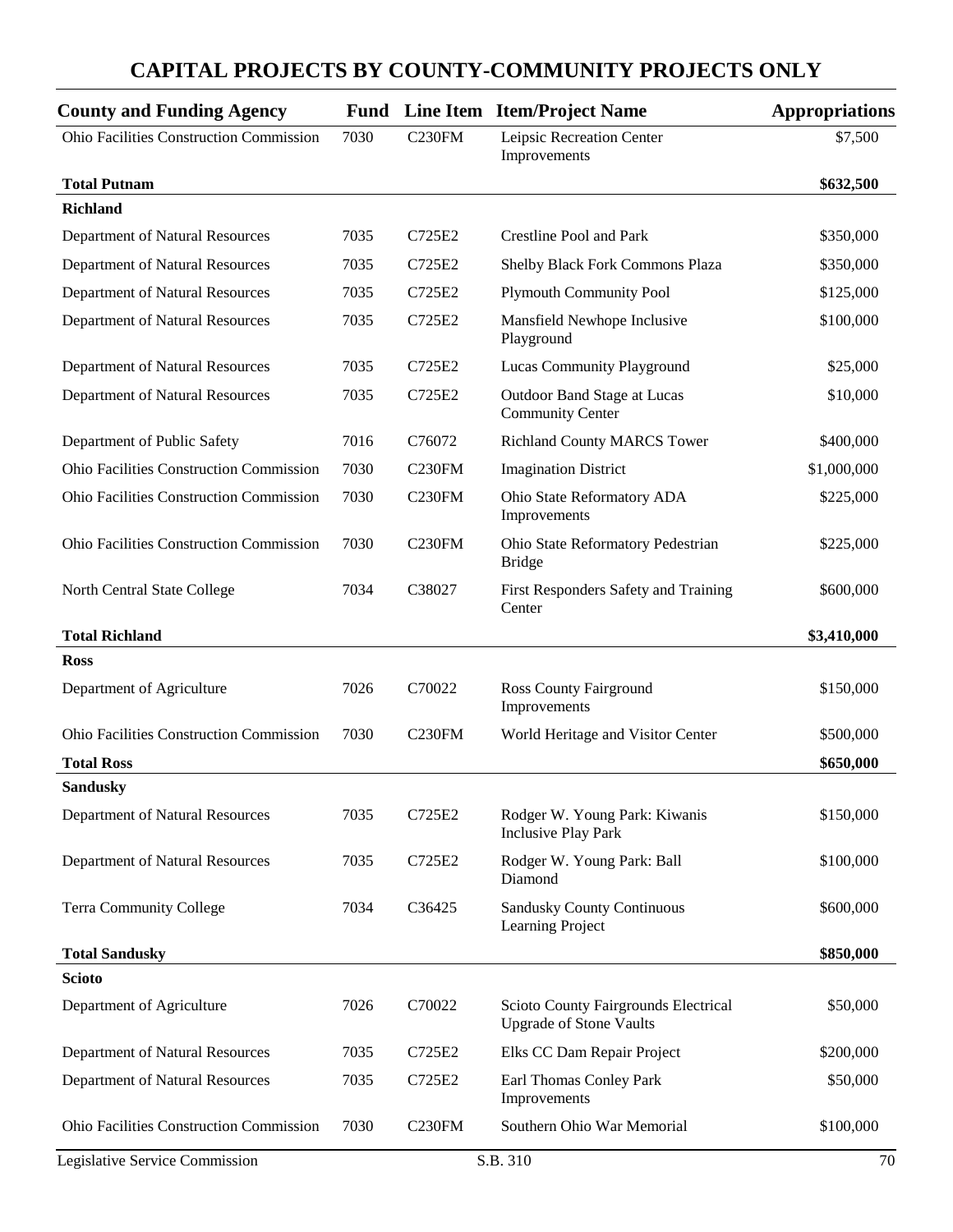| <b>County and Funding Agency</b>               |      |                     | <b>Fund</b> Line Item Item/Project Name           | <b>Appropriations</b> |
|------------------------------------------------|------|---------------------|---------------------------------------------------|-----------------------|
| <b>Total Scioto</b>                            |      |                     |                                                   | \$400,000             |
| <b>Seneca</b>                                  |      |                     |                                                   |                       |
| Department of Natural Resources                | 7035 | C725E2              | <b>Opportunity Park Improvements</b>              | \$200,000             |
| Ohio Facilities Construction Commission        | 7030 | C <sub>230</sub> FM | Mausoleum Repair                                  | \$50,000              |
| <b>Total Seneca</b>                            |      |                     |                                                   | \$250,000             |
| <b>Shelby</b>                                  |      |                     |                                                   |                       |
| Department of Agriculture                      | 7026 | C70022              | <b>Shelby County Fairgrounds</b>                  | \$100,000             |
| Department of Natural Resources                | 7035 | C725E2              | Great Miami River Recreation Bike<br>Trail        | \$500,000             |
| Department of Natural Resources                | 7035 | C725E2              | Sidney Canal Feeder Trail                         | \$350,000             |
| Department of Natural Resources                | 7035 | C725E2              | Kettlersville Village Park<br>Improvement         | \$50,000              |
| <b>Ohio Facilities Construction Commission</b> | 7030 | C <sub>230FM</sub>  | Wilderness Trail Museum Electrical<br>Upgrade     | \$24,000              |
| <b>Ohio Facilities Construction Commission</b> | 7030 | C230FM              | Packer Historical Center for the<br>Anna District | \$21,000              |
| <b>Ohio Facilities Construction Commission</b> | 7030 | C <sub>230FM</sub>  | Shelby House Museum                               | \$20,000              |
| Ohio Facilities Construction Commission        | 7030 | C230FM              | Jackson Center Museum Building<br>Improvements    | \$13,500              |
| <b>Total Shelby</b>                            |      |                     |                                                   | \$1,078,500           |
| <b>Stark</b>                                   |      |                     |                                                   |                       |
| Department of Natural Resources                | 7035 | C725E2              | Jackson Township Tam O'Shanter<br>Park            | \$500,000             |
| Department of Natural Resources                | 7035 | C725E2              | Massillon Reservoir Park Splash Pad               | \$500,000             |
| Department of Natural Resources                | 7035 | C725E2              | North Canton Performing Arts Park                 | \$500,000             |
| Department of Natural Resources                | 7035 | C725E2              | Alliance Park System Improvements                 | \$250,000             |
| Department of Natural Resources                | 7035 | C725E2              | Canal Fulton Park Phase 2                         | \$250,000             |
| Department of Natural Resources                | 7035 | C725E2              | Diamond Park                                      | \$250,000             |
| Department of Natural Resources                | 7035 | C725E2              | <b>Faircrest Park Improvements</b>                | \$250,000             |
| Department of Natural Resources                | 7035 | C725E2              | First Ladies' Library Improvements                | \$250,000             |
| Department of Natural Resources                | 7035 | C725E2              | J. Babe Stern Ball Field                          | \$250,000             |
| Department of Natural Resources                | 7035 | C725E2              | Metzger Park Project                              | \$250,000             |
| Department of Natural Resources                | 7035 | C725E2              | <b>Stark County Firefighters Memorial</b><br>Park | \$100,000             |
| Department of Natural Resources                | 7035 | C725E2              | Kent State and Stark State Campus<br>Trail        | \$50,000              |
| Department of Natural Resources                | 7035 | C725E2              | Magnolia Flouring Mills Restoration               | \$50,000              |
| Department of Natural Resources                | 7035 | C725E2              | Nimisilla Park Excavating                         | \$40,000              |
| Ohio Facilities Construction Commission        | 7030 | C <sub>230FM</sub>  | 20/20 Canton Cultural Center<br>Renovations       | \$1,000,000           |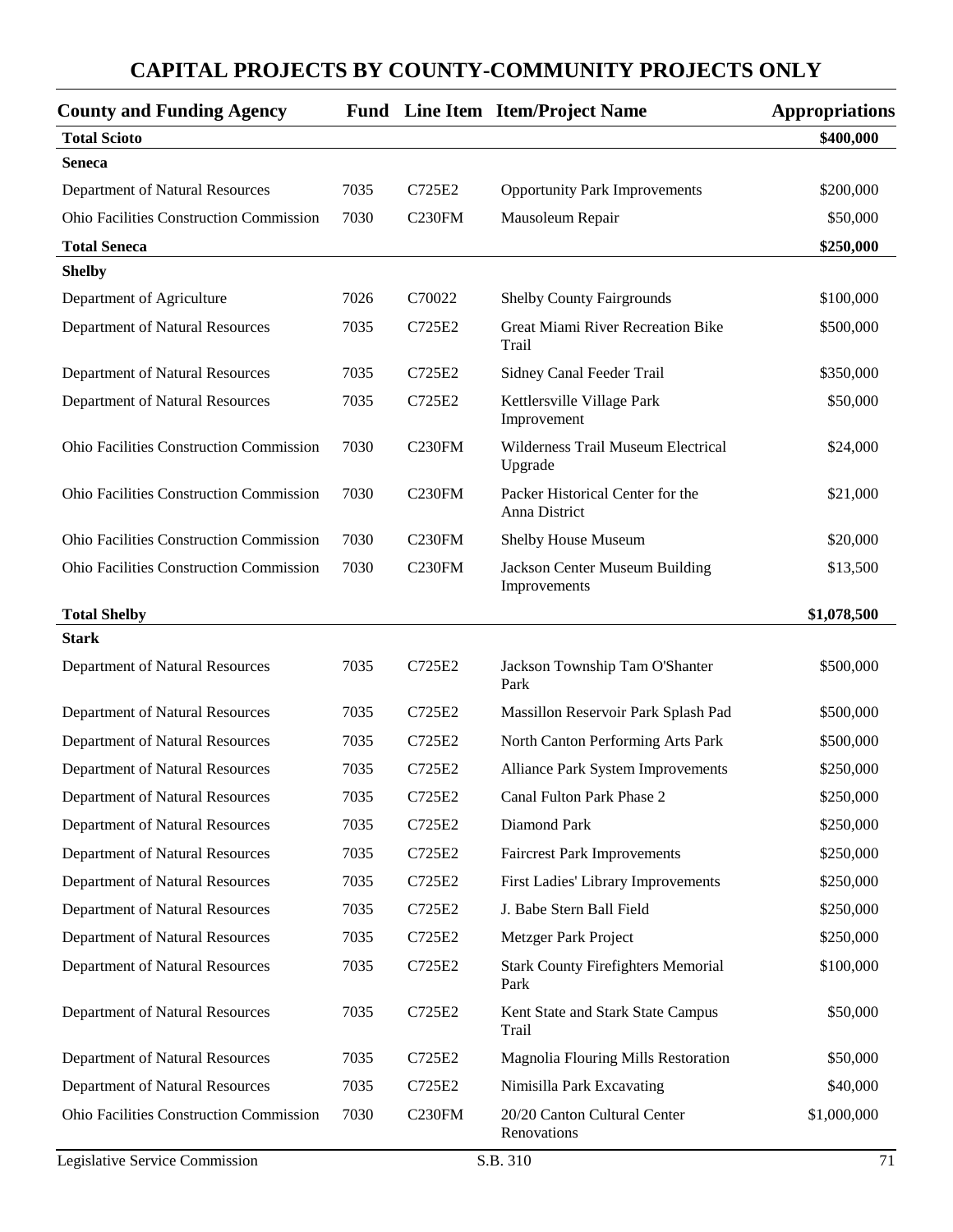| <b>County and Funding Agency</b>                             |      |                    | <b>Fund</b> Line Item Item/Project Name                                                | <b>Appropriations</b> |
|--------------------------------------------------------------|------|--------------------|----------------------------------------------------------------------------------------|-----------------------|
| Ohio Facilities Construction Commission                      | 7030 | C <sub>230FM</sub> | <b>Massillon Museum Mechanical</b><br>Update                                           | \$200,000             |
| <b>Ohio Facilities Construction Commission</b>               | 7030 | C <sub>230FM</sub> | <b>Clearview Museum</b>                                                                | \$150,000             |
| Ohio Facilities Construction Commission                      | 7030 | C <sub>230FM</sub> | McKinley Presidential Library and<br>Museum                                            | \$100,000             |
| <b>Ohio Facilities Construction Commission</b>               | 7030 | C <sub>230FM</sub> | Spring Hill Historic Home                                                              | \$20,000              |
| University of Akron - Main                                   | 7034 | C25091             | <b>Canton Jewish Community Project</b>                                                 | \$50,000              |
| Northeast Ohio Medical University                            | 7034 | C30546             | Hall of Fame Village Center for<br>Excellence                                          | \$1,000,000           |
| Northeast Ohio Medical University                            | 7034 | C30547             | Mercy Medical OBGYN Emergency<br>Department                                            | \$90,000              |
| <b>Stark State College of Technology</b>                     | 7034 | C38939             | Growing for Good                                                                       | \$200,000             |
| Department of Mental Health and<br><b>Addiction Services</b> | 7033 | C58001             | <b>CommQuests Recovery Campus</b><br>Improvements                                      | \$200,000             |
| <b>Total Stark</b>                                           |      |                    |                                                                                        | \$6,500,000           |
| <b>Summit</b>                                                |      |                    |                                                                                        |                       |
| Department of Natural Resources                              | 7035 | C725E2             | Akron Zoo                                                                              | \$500,000             |
| Department of Natural Resources                              | 7035 | C725E2             | Portage Lakes Drive Community<br>Park                                                  | \$300,000             |
| Department of Natural Resources                              | 7035 | C725E2             | Heights to Hudson Trail                                                                | \$250,000             |
| Department of Natural Resources                              | 7035 | C725E2             | Akron Children's Hopsital                                                              | \$225,000             |
| Department of Natural Resources                              | 7035 | C725E2             | Matthew Thomas Park Master Plan                                                        | \$200,000             |
| Department of Natural Resources                              | 7035 | C725E2             | Lake Jinelle Rehabilatation                                                            | \$140,000             |
| Department of Natural Resources                              | 7035 | C725E2             | Schultz Campus for Jewish Life:<br>Family Recreation and Accessibility<br>Enhancements | \$100,000             |
| Department of Natural Resources                              | 7035 | C725E2             | <b>Summit Metro Parks</b>                                                              | \$100,000             |
| Department of Natural Resources                              | 7035 | C725E2             | Renovate Existing Fitzwater Train<br><b>Yard Operations Building</b>                   | \$75,000              |
| Department of Natural Resources                              | 7035 | C725E2             | Summit Lake Vision Plan                                                                | \$75,000              |
| Department of Natural Resources                              | 7035 | C725E2             | Willadale Segment-Southgate<br><b>Connector Trail</b>                                  | \$55,000              |
| Department of Natural Resources                              | 7035 | C725E2             | Village of Lakemore Hinton<br>Humniston Fitness Park Renovations                       | \$45,000              |
| Ohio Facilities Construction Commission                      | 7030 | C <sub>230FM</sub> | Stan Hywet Hall & Gardens                                                              | \$750,000             |
| Ohio Facilities Construction Commission                      | 7030 | C <sub>230FM</sub> | Hale Farm                                                                              | \$500,000             |
| Ohio Facilities Construction Commission                      | 7030 | C <sub>230FM</sub> | Akron Art Museum                                                                       | \$150,000             |
| Ohio Facilities Construction Commission                      | 7030 | C <sub>230FM</sub> | <b>Baldwin-Buss House Restoration</b>                                                  | \$150,000             |
| Ohio Facilities Construction Commission                      | 7030 | C <sub>230FM</sub> | Case-Barlow Farm Barn<br>Improvements                                                  | \$75,000              |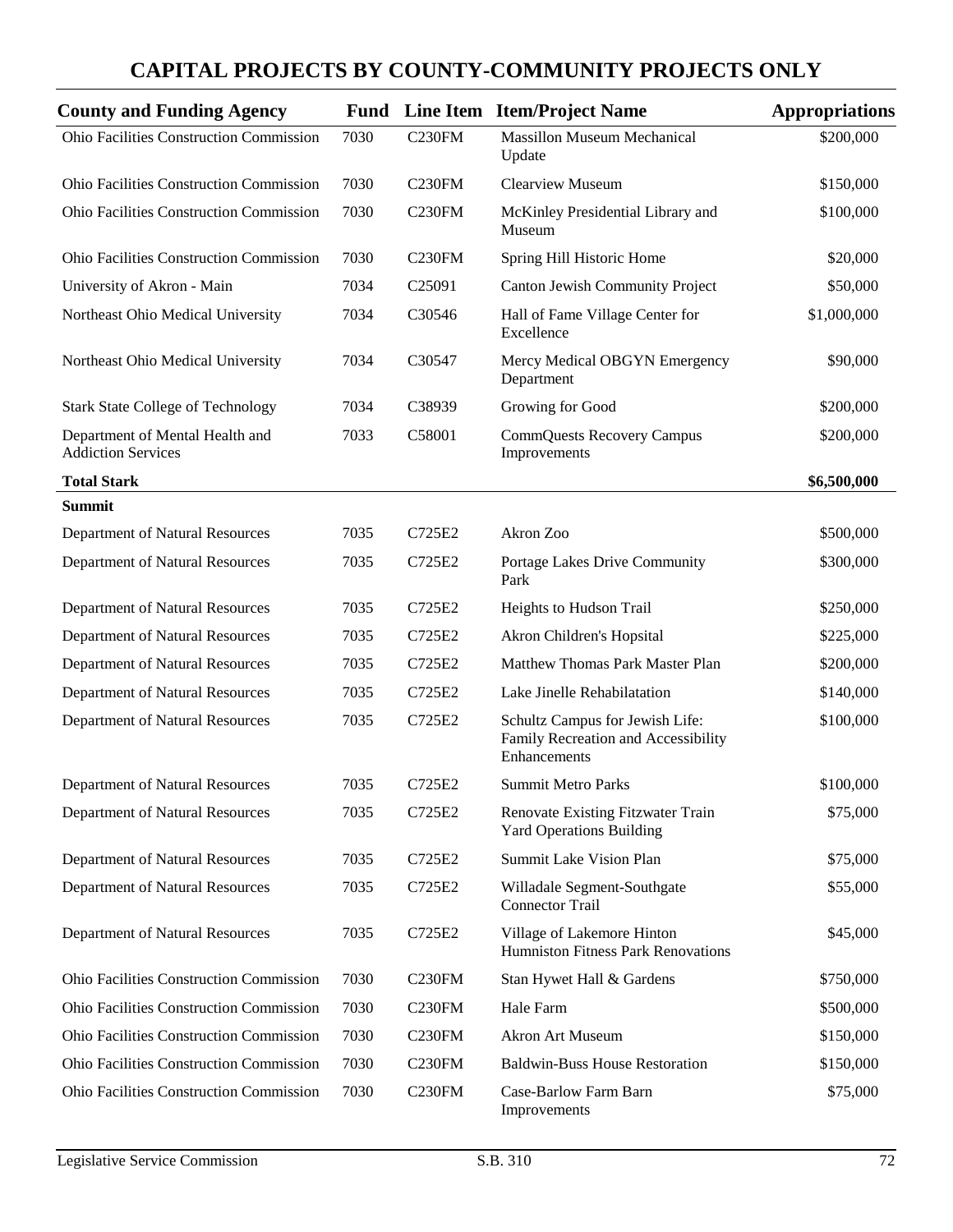| <b>County and Funding Agency</b>                             |      |                    | <b>Fund</b> Line Item Item/Project Name                                                      | <b>Appropriations</b> |
|--------------------------------------------------------------|------|--------------------|----------------------------------------------------------------------------------------------|-----------------------|
| Ohio Facilities Construction Commission                      | 7030 | C <sub>230FM</sub> | G.A.R. Hall ADA Accessibility                                                                | \$50,000              |
| Ohio Facilities Construction Commission                      | 7030 | C <sub>230FM</sub> | John S. Knight Convention Center                                                             | \$50,000              |
| <b>Ohio Facilities Construction Commission</b>               | 7030 | <b>C230FM</b>      | Soap Box Derby Track Resurfacing<br>and Sidewalks Additions and<br>Upgrades                  | \$50,000              |
| University of Akron - Main                                   | 7034 | C <sub>25092</sub> | South of Exchange Street Safety<br>Initiative                                                | \$100,000             |
| University of Akron - Main                                   | 7034 | C <sub>25093</sub> | McClain Gallery of Akron's Black<br>History and Culture                                      | \$257,000             |
| University of Akron - Main                                   | 7034 | C <sub>25094</sub> | Summit County Battered Women's<br>Shelter                                                    | \$400,000             |
| Kent State University - Main                                 | 7034 | <b>C270L8</b>      | <b>Blossom Music Center Improvements</b>                                                     | \$900,000             |
| Kent State University - Main                                 | 7034 | C270L9             | Girl Scout STEM Center of<br><b>Excellence at Camp Ledgewood</b>                             | \$100,000             |
| <b>Stark State College of Technology</b>                     | 7034 | C38940             | United Way of Summit County<br>Sojourner Truth Building<br>Renovations                       | \$100,000             |
| Department of Mental Health and<br><b>Addiction Services</b> | 7033 | C58001             | Cleveland Clinic Akron General                                                               | \$700,000             |
| Department of Mental Health and<br><b>Addiction Services</b> | 7033 | C58001             | Sr. Ignatia Heritage and Reflection<br>Center                                                | \$300,000             |
| Department of Mental Health and<br><b>Addiction Services</b> | 7033 | C58001             | Grace House Akron, Inc.                                                                      | \$50,000              |
| <b>Total Summit</b>                                          |      |                    |                                                                                              | \$6,747,000           |
| <b>Trumbull</b>                                              |      |                    |                                                                                              |                       |
| Department of Commerce                                       | 7026 | C80046             | Multi-jurisdictional Opioid<br><b>Education and Workforce Training</b><br>and Meeting Center | \$500,000             |
| <b>Ohio Facilities Construction Commission</b>               | 7030 | C <sub>230FM</sub> | Warren Community Amphitheater<br>Renovations                                                 | \$200,000             |
| <b>Ohio Facilities Construction Commission</b>               | 7030 | C <sub>230FM</sub> | Packard Music Hall                                                                           | \$140,000             |
| <b>Ohio Facilities Construction Commission</b>               | 7030 | C <sub>230FM</sub> | Morgan History Center Renovation                                                             | \$85,000              |
| Ohio Facilities Construction Commission                      | 7030 | C <sub>230FM</sub> | <b>Cortland Veterans Memorial Project</b><br>(Phase II)                                      | \$20,000              |
| Youngstown State University                                  | 7034 | C34572             | <b>BRITE Energy Labs Expansion</b>                                                           | \$50,000              |
| Department of Mental Health and<br><b>Addiction Services</b> | 7033 | C58001             | Cadence Care Network Family &<br><b>Community Resource Center</b>                            | \$50,000              |
| <b>Total Trumbull</b>                                        |      |                    |                                                                                              | \$1,045,000           |
| <b>Tuscarawas</b>                                            |      |                    |                                                                                              |                       |
| Department of Natural Resources                              | 7035 | C725E2             | Ohio and Erie Canal Way Towpath<br>Trail                                                     | \$50,000              |
| <b>Ohio Facilities Construction Commission</b>               | 7030 | C <sub>230FM</sub> | Museum of Clay Industry and Folk<br>Art                                                      | \$300,000             |
| Legislative Service Commission                               |      |                    | S.B. 310                                                                                     | 73                    |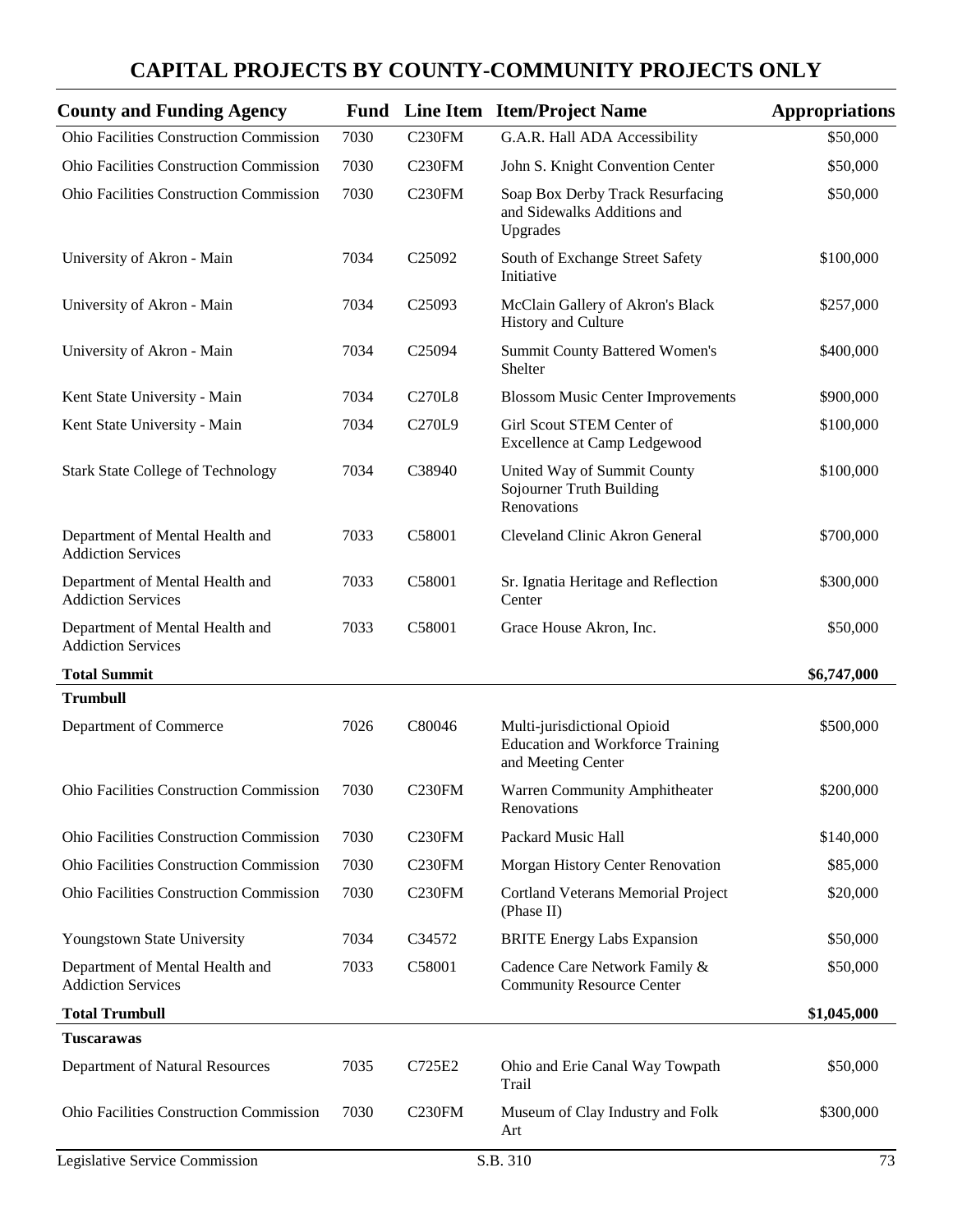| <b>County and Funding Agency</b>               | Fund |                    | Line Item Item/Project Name                                       | <b>Appropriations</b> |
|------------------------------------------------|------|--------------------|-------------------------------------------------------------------|-----------------------|
| Kent State University - Main                   | 7034 | C270L6             | Tuscarawas Regional Advanced<br>Manufacturing/Innovation Center   | \$800,000             |
| <b>Total Tuscarawas</b>                        |      |                    |                                                                   | \$1,150,000           |
| <b>Union</b>                                   |      |                    |                                                                   |                       |
| Department of Natural Resources                | 7035 | C725E2             | Jim Simmons Trail Reservoir Trail                                 | \$500,000             |
| Department of Natural Resources                | 7035 | C725E2             | Kurt Tunnell Memorial Trail                                       | \$500,000             |
| Department of Natural Resources                | 7035 | C725E2             | Lake Baccarat Richwood Park<br>Improvements                       | \$76,739              |
| Department of Natural Resources                | 7035 | C725E2             | Milford Center Rail Depot                                         | \$50,000              |
| Department of Natural Resources                | 7035 | C725E2             | Richwood Opera House                                              | \$50,000              |
| <b>Ohio Facilities Construction Commission</b> | 7030 | C <sub>230FM</sub> | Marysville Avalon Theatre                                         | \$500,000             |
| <b>Total Union</b>                             |      |                    |                                                                   | \$1,676,739           |
| Van Wert                                       |      |                    |                                                                   |                       |
| Department of Natural Resources                | 7035 | C725E2             | Hiestand Woods Improvement<br>Project                             | \$75,000              |
| Department of Natural Resources                | 7035 | C725E2             | Van Wert Reservoir Trails                                         | \$75,000              |
| Department of Natural Resources                | 7035 | C725E2             | Smiley Park Ball Field Fencing                                    | \$25,000              |
| Department of Natural Resources                | 7035 | C725E2             | Willshire Ballpark Enhancements                                   | \$25,000              |
| <b>Ohio Facilities Construction Commission</b> | 7030 | C <sub>230FM</sub> | Niswonger Performing Arts Center<br>Annex Project                 | \$200,000             |
| <b>Ohio Facilities Construction Commission</b> | 7030 | <b>C230FM</b>      | Convoy Opera House Facility<br>Renovation                         | \$75,000              |
| <b>Total Van Wert</b>                          |      |                    |                                                                   | \$475,000             |
| <b>Vinton</b>                                  |      |                    |                                                                   |                       |
| Department of Agriculture                      | 7026 | C70022             | <b>Vinton County Fairgrounds</b>                                  | \$50,000              |
| Department of Rehabilitation and<br>Correction | 7027 | C50100             | Vinton County Emergency Response<br><b>Correctional Facility</b>  | \$200,000             |
| <b>Total Vinton</b>                            |      |                    |                                                                   | \$250,000             |
| <b>Warren</b>                                  |      |                    |                                                                   |                       |
| Department of Natural Resources                | 7035 | C725E2             | <b>Loveland Parking Facility</b>                                  | \$900,000             |
| Department of Natural Resources                | 7035 | C725E2             | Makino Park Inclusive Fields                                      | \$675,000             |
| Department of Natural Resources                | 7035 | C725E2             | Memorable Morrow                                                  | \$400,000             |
| Department of Natural Resources                | 7035 | C725E2             | E. Milo Beck Park-Clearcreek Park-<br>Hazel Woods Connector Trail | \$250,000             |
| Department of Natural Resources                | 7035 | C725E2             | <b>Lebanon Sports Complex</b><br>Improvements                     | \$200,000             |
| Department of Natural Resources                | 7035 | C725E2             | Lebanon Bicentenial Park Restrooms                                | \$175,000             |
| Department of Natural Resources                | 7035 | C725E2             | Camp Butterworth                                                  | \$100,000             |
| Department of Natural Resources                | 7035 | C725E2             | Camp Stoneybrook                                                  | \$100,000             |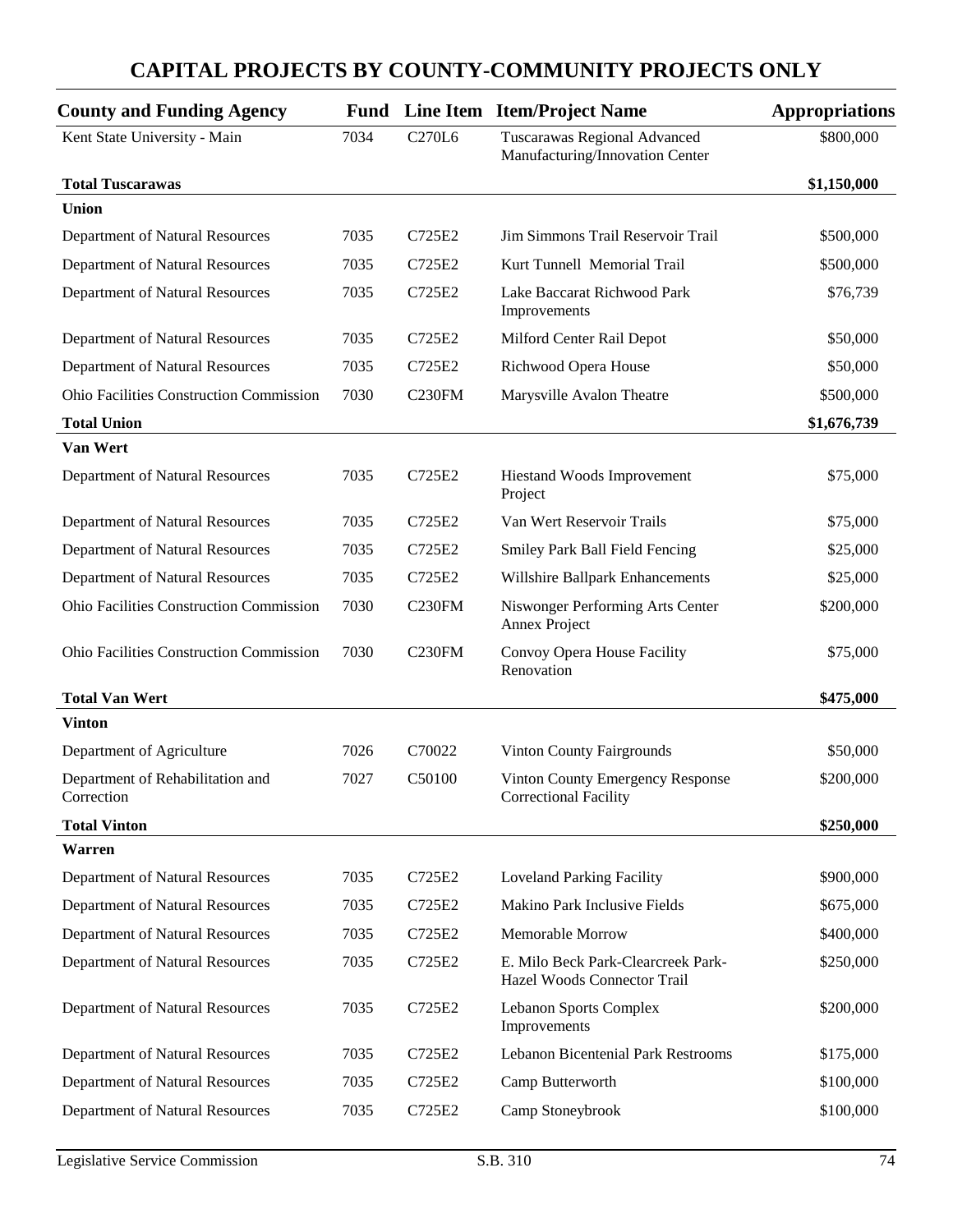| <b>County and Funding Agency</b>                             | <b>Fund</b> |                    | Line Item Item/Project Name                                             | <b>Appropriations</b> |
|--------------------------------------------------------------|-------------|--------------------|-------------------------------------------------------------------------|-----------------------|
| Department of Natural Resources                              | 7035        | C725E2             | Camp WhipPoorWill                                                       | \$100,000             |
| <b>Ohio Facilities Construction Commission</b>               | 7030        | C <sub>230FM</sub> | Harveysburg First Free Black School                                     | \$322,500             |
| <b>Total Warren</b>                                          |             |                    |                                                                         | \$3,222,500           |
| Washington                                                   |             |                    |                                                                         |                       |
| Department of Natural Resources                              | 7035        | C725E2             | Little Hocking Community and<br><b>Recreation Center</b>                | \$150,000             |
| Department of Natural Resources                              | 7035        | C725E2             | Harmar Pedestrian Bridge<br><b>Restoration Project</b>                  | \$50,000              |
| <b>Ohio Facilities Construction Commission</b>               | 7030        | C230FM             | Peoples Bank Theatre                                                    | \$200,000             |
| <b>Ohio Facilities Construction Commission</b>               | 7030        | C <sub>230FM</sub> | Hune Covered Bridge Relocation                                          | \$75,000              |
| <b>Ohio Facilities Construction Commission</b>               | 7030        | C <sub>230FM</sub> | Anchorage Building Climate Control<br>Project                           | \$50,000              |
| Department of Mental Health and<br><b>Addiction Services</b> | 7033        | C58001             | Washington County Recreation and<br><b>Support Center</b>               | \$200,000             |
| <b>Total Washington</b>                                      |             |                    |                                                                         | \$725,000             |
| <b>Wayne</b>                                                 |             |                    |                                                                         |                       |
| Department of Natural Resources                              | 7035        | C725E2             | Orrville Park Gateway Project                                           | \$350,000             |
| Department of Natural Resources                              | 7035        | C725E2             | Marshallville Preserve                                                  | \$300,000             |
| Department of Natural Resources                              | 7035        | C725E2             | <b>Heartland Trail</b>                                                  | \$55,000              |
| Department of Natural Resources                              | 7035        | C725E2             | Rittman Youth Football Field                                            | \$40,000              |
| Department of Public Safety                                  | 7016        | C76073             | Fredericksburg MARCS Tower                                              | \$250,000             |
| <b>Ohio Facilities Construction Commission</b>               | 7030        | C <sub>230FM</sub> | Buckeye Agricultural Museum and<br><b>Education Center</b>              | \$194,538             |
| <b>Ohio Facilities Construction Commission</b>               | 7030        | C <sub>230FM</sub> | Gerber Scribe Rule Barn Relocation                                      | \$80,000              |
| <b>Total Wayne</b>                                           |             |                    |                                                                         | \$1,269,538           |
| <b>Williams</b>                                              |             |                    |                                                                         |                       |
| Department of Public Safety                                  | 7016        | C76074             | Williams County MARCS Tower                                             | \$250,000             |
| Ohio Facilities Construction Commission                      | 7030        | <b>C230FM</b>      | Fountain City Amphitheater                                              | \$50,000              |
| <b>Total Williams</b>                                        |             |                    |                                                                         | \$300,000             |
| Wood                                                         |             |                    |                                                                         |                       |
| Department of Natural Resources                              | 7035        | C725E2             | Rossford Marina and Veterans<br><b>Memorial Park Safety Renovations</b> | \$300,000             |
| Department of Natural Resources                              | 7035        | C725E2             | Perrysburg Inclusive Playground at<br><b>Rotary Park</b>                | \$50,000              |
| Department of Natural Resources                              | 7035        | C725E2             | Stoner Pond at Ranger Park Fishing<br>Dock Construction                 | \$50,000              |
| Department of Natural Resources                              | 7035        | C725E2             | Village of Weston Community<br>Splash Pad                               | \$30,000              |
| Department of Natural Resources                              | 7035        | C725E2             | <b>Weston Reservoir Restoration</b>                                     | \$30,000              |
| Department of Public Safety                                  | 7016        | C76075             | <b>Bowling Green MARCS Tower</b>                                        | \$500,000             |
| Legislative Service Commission                               |             |                    | S.B. 310                                                                | 75                    |